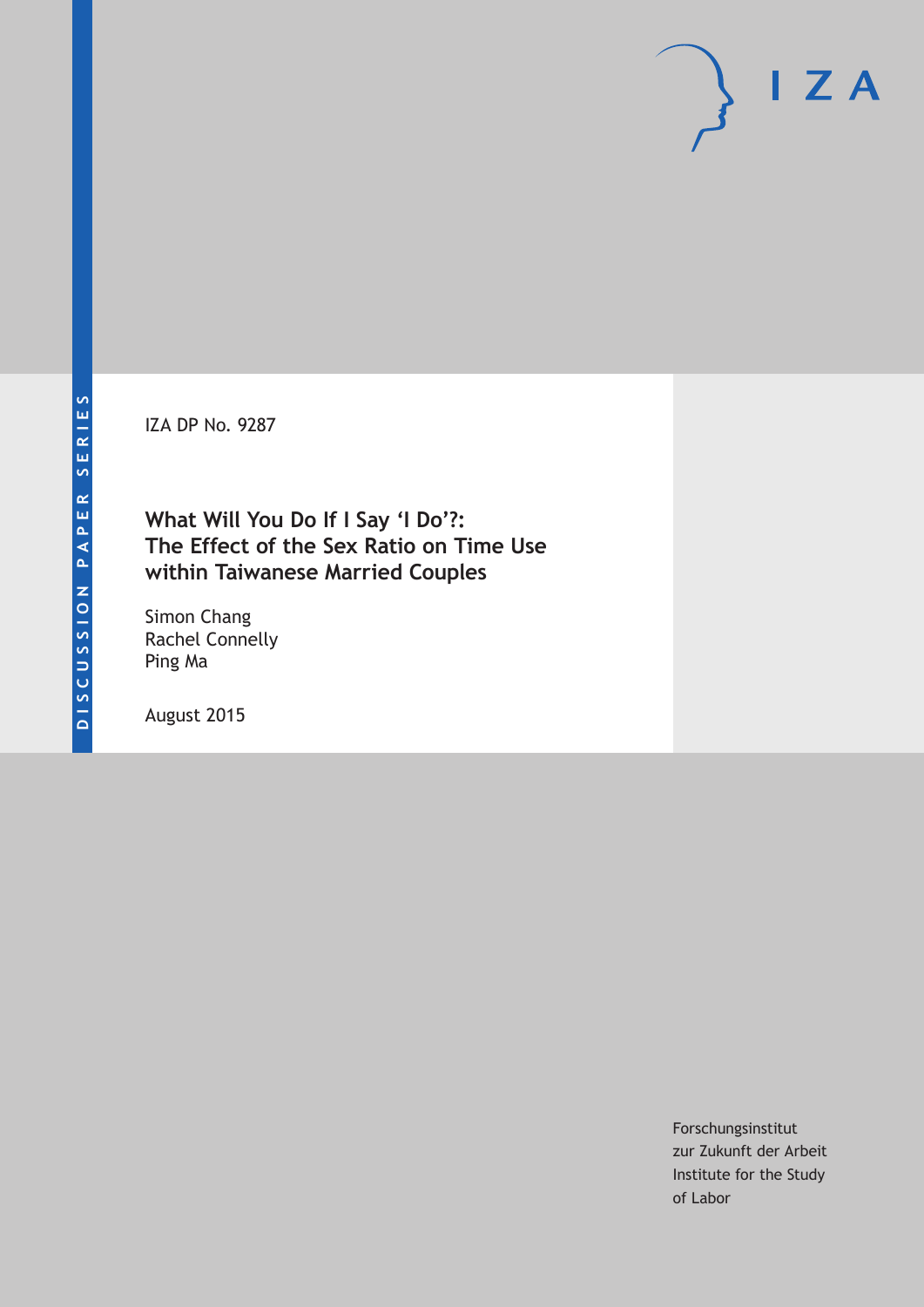# **What Will You Do If I Say 'I Do'?: The Effect of the Sex Ratio on Time Use within Taiwanese Married Couples**

# **Simon Chang**

*University of Western Australia and IZA* 

# **Rachel Connelly**

*Bowdoin College and IZA* 

# **Ping Ma**

*Central University of Finance and Economics*

Discussion Paper No. 9287 August 2015

IZA

P.O. Box 7240 53072 Bonn Germany

Phone: +49-228-3894-0 Fax: +49-228-3894-180 E-mail: iza@iza.org

Any opinions expressed here are those of the author(s) and not those of IZA. Research published in this series may include views on policy, but the institute itself takes no institutional policy positions. The IZA research network is committed to the IZA Guiding Principles of Research Integrity.

The Institute for the Study of Labor (IZA) in Bonn is a local and virtual international research center and a place of communication between science, politics and business. IZA is an independent nonprofit organization supported by Deutsche Post Foundation. The center is associated with the University of Bonn and offers a stimulating research environment through its international network, workshops and conferences, data service, project support, research visits and doctoral program. IZA engages in (i) original and internationally competitive research in all fields of labor economics, (ii) development of policy concepts, and (iii) dissemination of research results and concepts to the interested public.

IZA Discussion Papers often represent preliminary work and are circulated to encourage discussion. Citation of such a paper should account for its provisional character. A revised version may be available directly from the author.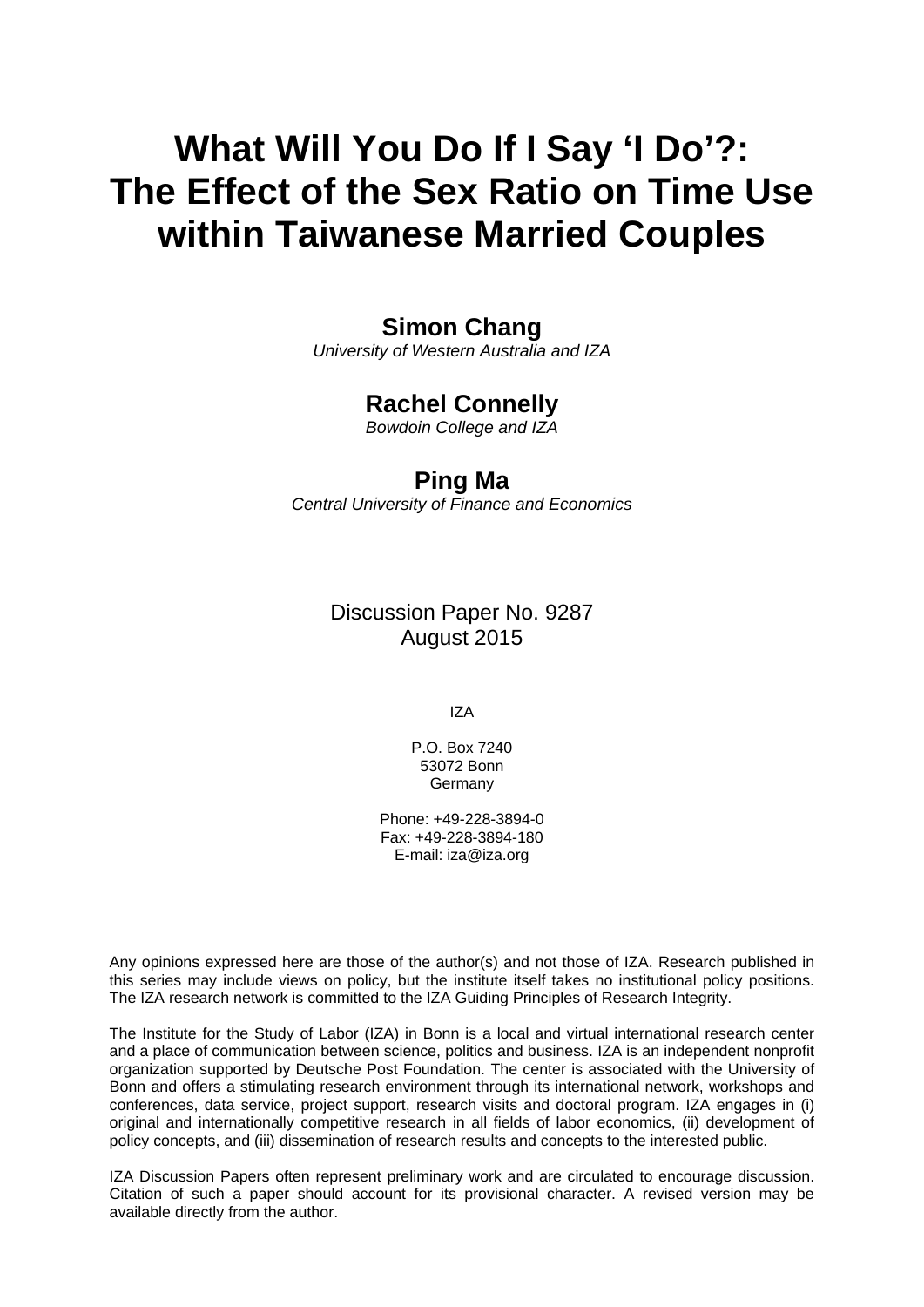IZA Discussion Paper No. 9287 August 2015

# **ABSTRACT**

# **What Will You Do If I Say 'I Do'?: The Effect of the Sex Ratio on Time Use within Taiwanese Married Couples**

This paper uses the natural experiment of a large imbalance between men and women of marriageable age in Taiwan in the 1960s to test the hypothesis that higher sex ratios lead to husbands (wives) having a lower (higher) share of couple's time in leisure and higher (lower) share of the couple's total work time (employment, commuting and housework). A large sample of Taiwanese couples' time diaries from 1987, 1990, and 1994 is used. The analysis finds evidence of the predicted effects of the county-level sex ratio on husbands' and wives' share of leisure and total work time. In addition, the age difference between husbands and wives is shown to be positively correlated with heightened county-level sex ratio a result which is also consistent with the theory that marriage market participants' choices are affected by the prevailing sex ratio.

JEL Classification: J12, J16

Keywords: sex ratios, time use, time diaries, Taiwan, marriage markets, bargaining power

Corresponding author:

Simon Chang University of Western Australia 35 Stirling Highway Crawley, WA 6009 Australia E-mail: simon.chang@uwa.edu.au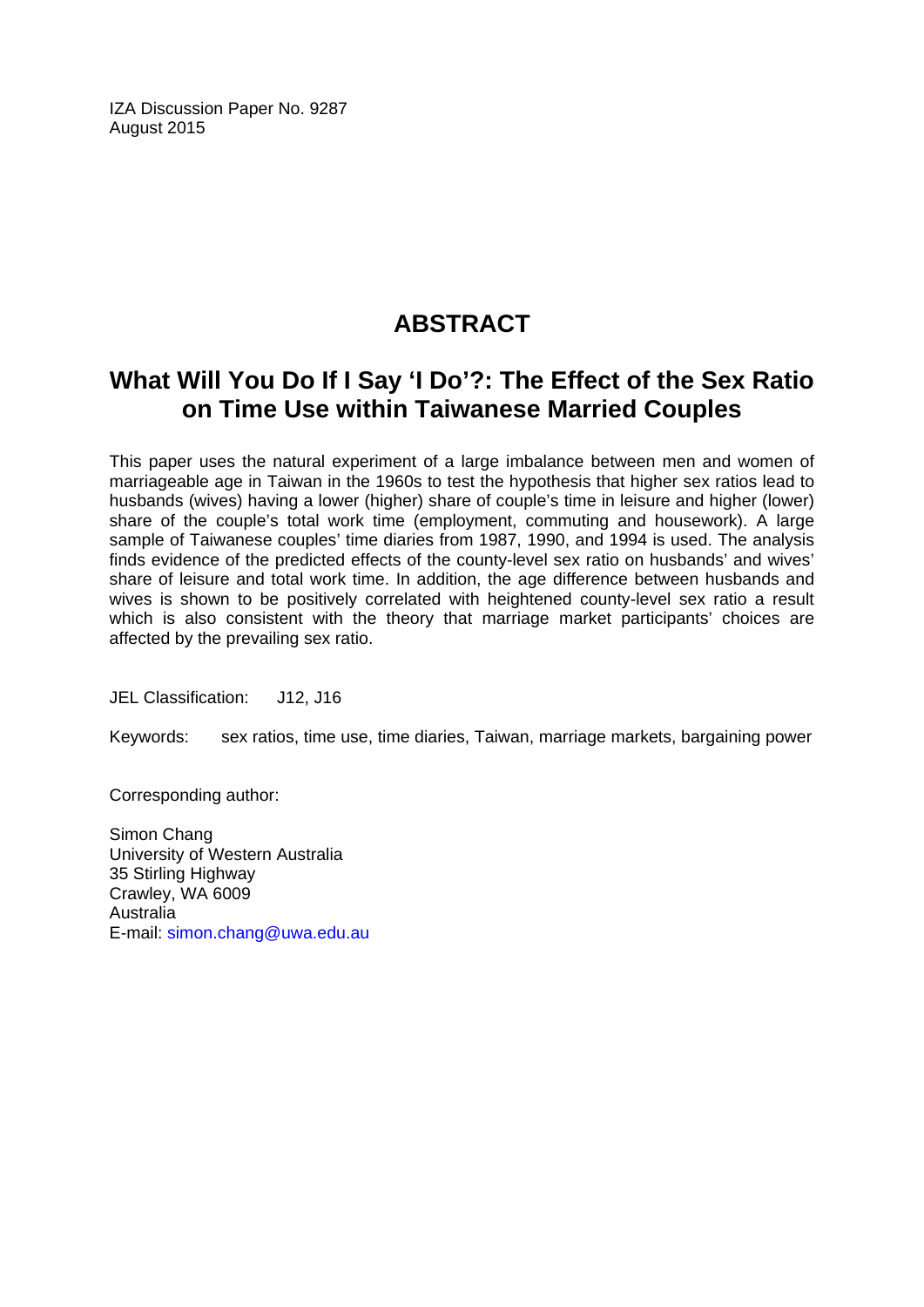# **Section 1: Introduction**

 The equilibrium marriage market model of Becker (1973, 1981) and Grossbard (1984, 1993) predicts that a larger share of the gains from marriage will go to women if women are present in the marriage market in smaller numbers than men. Similarly, the cooperative bargaining models of Manser and Brown (1980) and McElroy and Horney (1981) also focus attention on the sex ratio of men to women of marriageable age predicting that the sex ratio will affect the veracity of one's threat to divorce. It has been difficult to test this hypothesized relationship between the local sex ratio and the women's bargaining power within marriage since the distribution of martial assets is difficult to observe. In addition, under normal circumstances there is little variation in sex ratios across time or communities. There is, however, a growing empirical literature using regional/time variations in sex ratios and natural experiments that have created variation in the sex ratio to test the effect of the sex ratio on purported outcomes of women's bargaining power in marriage. $<sup>1</sup>$  $<sup>1</sup>$  $<sup>1</sup>$ </sup>

 We add to this empirical literature by exploiting a natural experiment to explore the effect of a very large deviation from normal sex ratios on the island of Taiwan on the share of the couple's leisure time enjoyed by the wife and the husband. Having both a large deviation and one that comes from an exogenous source provides us with ideal conditions to observe the effect of uneven sex ratios on the division of the marital surplus. In addition, we argue that the share of the couple's time spent in work or leisure is a much more direct test of women's bargaining power within the household than the other studies have used.

<span id="page-3-0"></span> <sup>1</sup> Angrist 2002, Amuedo-Dorantes and Grossbard 2007, Hackett 2008 use U.S. data; Edlund *et al* 2013 and Porter 2014 use mainland Chinese data sources; Fortin 2011, Tsai 2011, Edlund, Liu and Liu 2013 use Taiwanese data; Stopnitzky 2011 uses Indian data.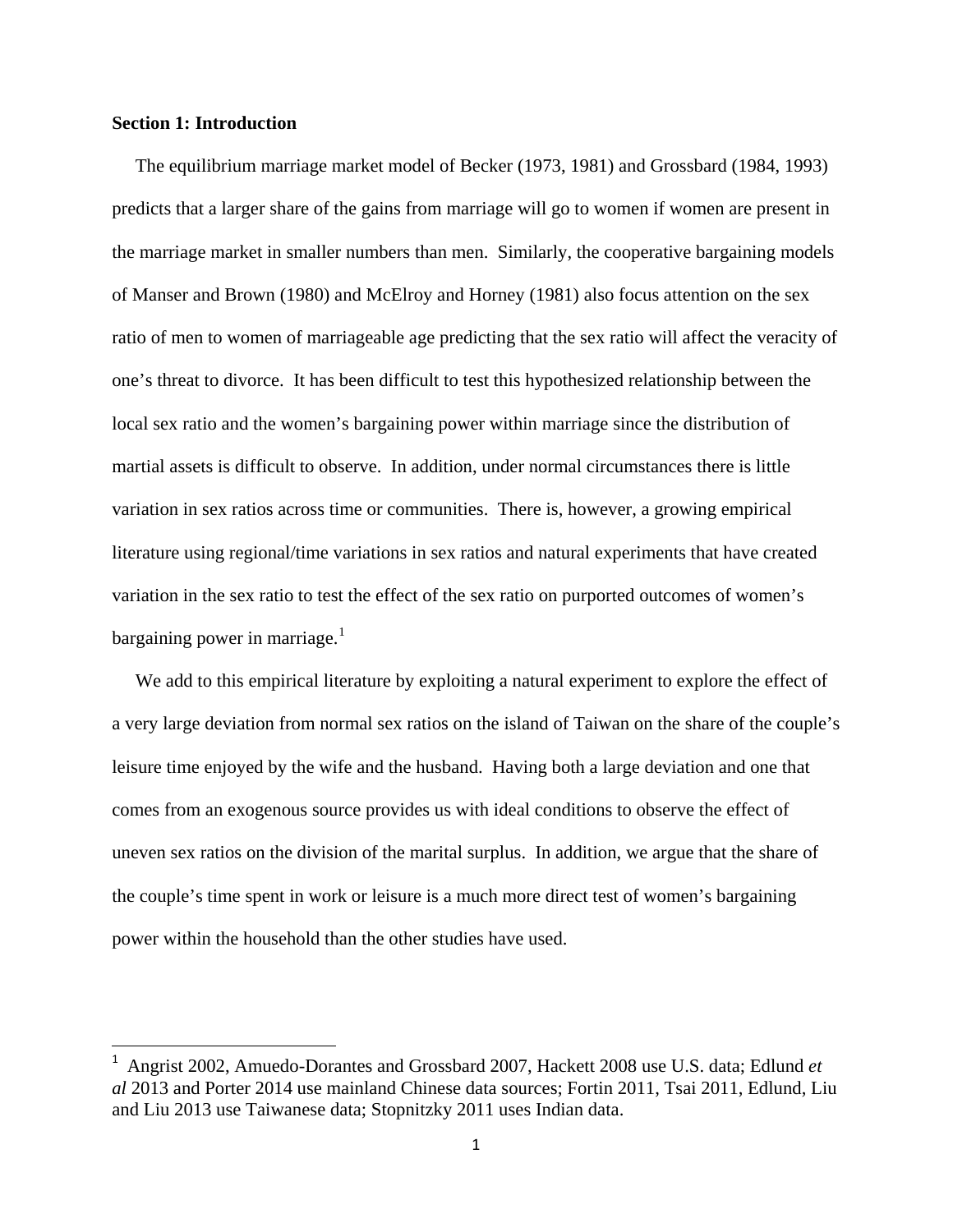Using data from the Taiwan Time Use Surveys 1987, 1990, and 1994, we find that the county-level effective sex ratio in Taiwan at the time when young men are 20 years old has a robust negative effect on their share of leisure time and a positive effect on their share of total work (employment hours and housework time) within their marriage. The sex ratios are carefully constructed to include Mainland soldiers as well as native Taiwanese civilians (and soldiers), but are broad-based in terms of ages of men and women included so as to be agnostic about the age of marriage. We argue that these broad-based sex ratios are preferable to those based on narrower age ranges since the age gap between men and women marriage partners is also a choice. In fact, we test the effect of the sex ratio on the age gap of married couples in Taiwan and find a significant positive relationship between the age gap and the sex ratio, providing further evidence the men and women respond to the tight marriage market in ways predicted by the economic marriage model. That age gaps change endogenously as a result of the tight marriage market suggests that narrower sex ratios calculated using fixed age gaps used by many of the papers in this literature are ignoring a potential source of reverse causality. The large changes in the sex ratio as a result of a large migration which are clearly exogenous to the marriage market in the Taiwanese case may be better suited for testing truly exogenous sex ratio effects<sup>[2](#page-4-0)</sup>

 The rest of the paper proceeds as follows: Section 2 reviews the theoretical role sex ratios play in bargaining within marriage and presents hypotheses for the effect of sex ratios on time use within couples based on these theories. Section 3 provides background on the circumstances leading to the large sex ratios changes in Taiwan and a literature review summarizing papers in

<span id="page-4-0"></span><sup>&</sup>lt;sup>2</sup> While the migration from mainland China to Taiwan was clearly exogenous it is possible that after the Mainland Chinese soldiers were freed to married that they migrated across counties within the island partly in response to local sex ratios. We test for this possibility later in the paper by using a two stage IV estimation of the county-level sex ratios.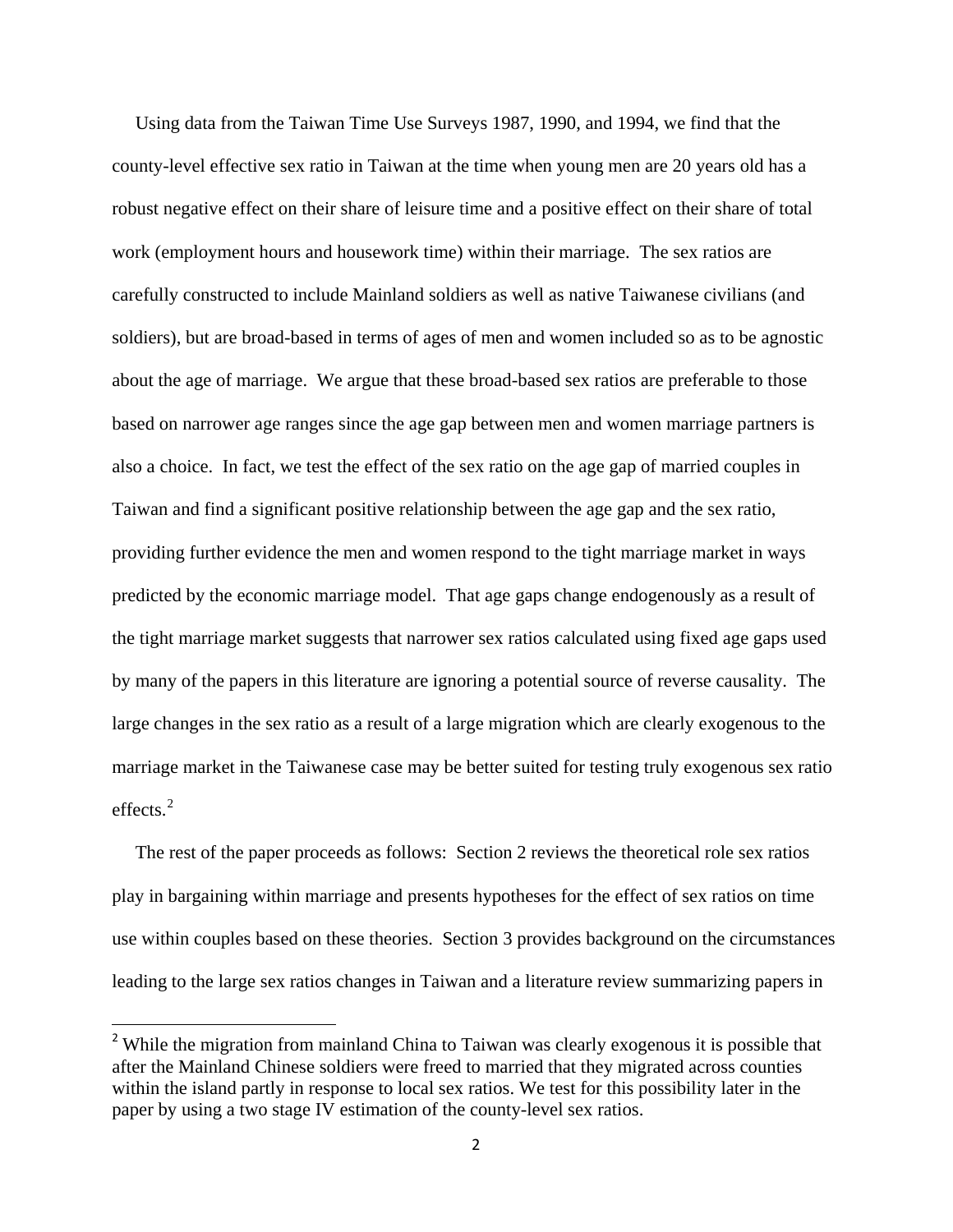two literatures, the consequences of sex ratio variation on women's bargaining position and the time use literature on intra-couple allocation of time. Section 4 introduces the data and empirical models. Section 5 reports the empirical results. Section 6 offers a variety of robustness checks of the results. We conclude in section 7.

# **Section 2: The Role of the Sex Ratio in Economic Models of Marriage**

 Gary Becker's work on the economics of marriage revolutionized the way social scientists look at marriage. In his "Theory of Marriage, Part I" (1973), Becker applied simple supply and demand analysis to describe equilibrium in the marriage market.<sup>[3](#page-5-0)</sup> Men and women (homogeneous within genders in the first blush model) consider the choice to marry or stay single. If they stay single, they retain all of their single output. If they marry they divide up the joint marital output which is expected to higher than the sum of their single outputs due to gains from marriage. When all men are the same and all women are the same, the percent of the marital output men receive (women receiving the remaining share) depends on the relative number of men to women, that is, the sex ratio. If there are more identical men than identical women, women get a larger share of the joint marital output and men receive just enough to make them indifferent between marrying or not. Even when the assumption of homogeneous men and women is removed, the sex ratio remains a key variable. Once everyone is not the same, the sex ratio is shown to affect the percent of the population who marry as well as the equilibrium marriage share.

 Becker's equilibrium model is often contrasted with bargaining models which predict that the gains from marriage will go to the member of the couple with the stronger bargaining position. In the cooperative bargaining models of Manser and Brown (1980) and McElroy and Horney

<span id="page-5-0"></span> <sup>3</sup> Becker elaborated on this model in his 1981 volume, *The Treatise on the Family* and Grossbard expanded upon it in Grossbard-Shechtman (1984, 1993).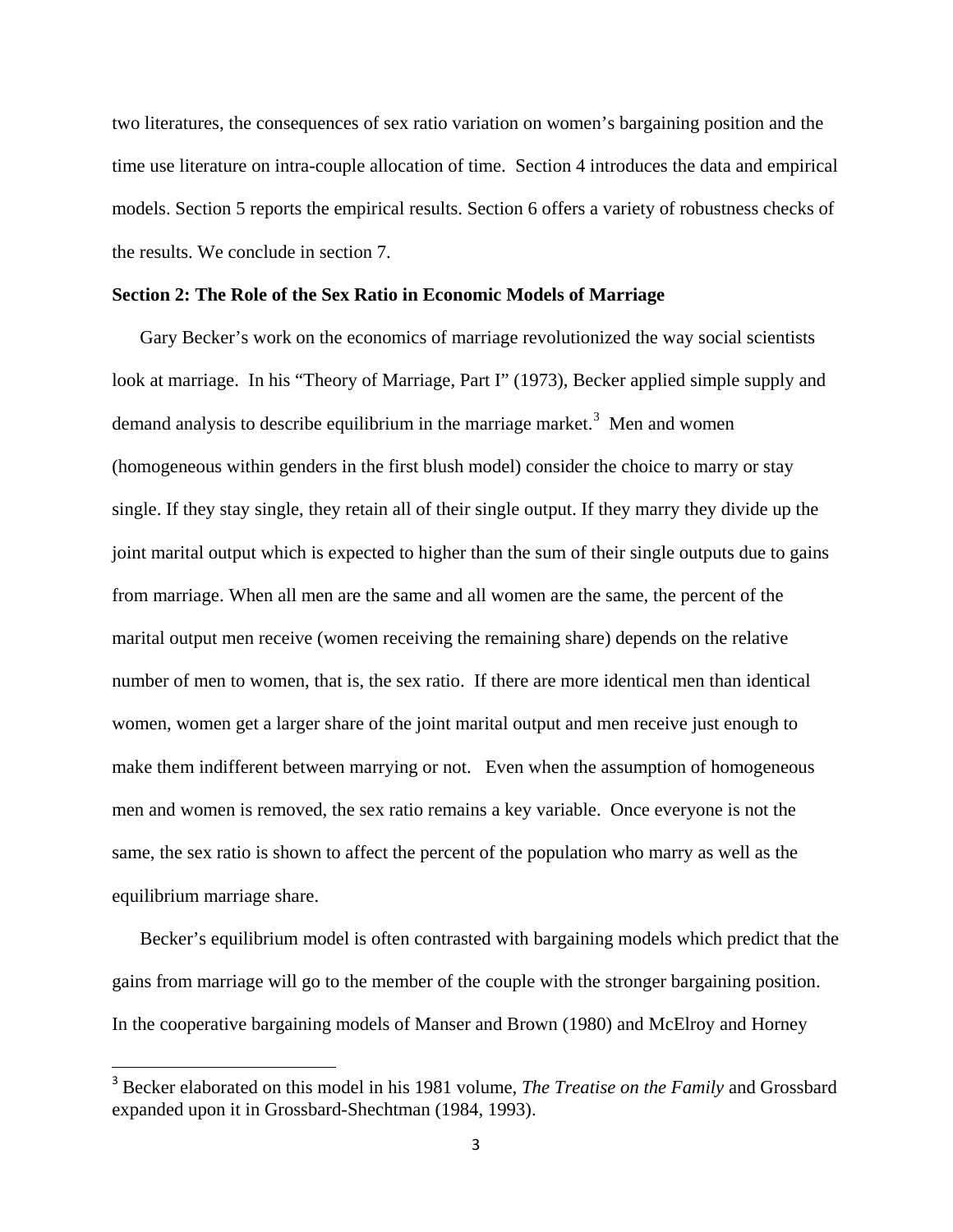(1981) power differentials depend on factors that affect the value of one's threat to divorce. If part of the gain from divorce is the potential of an alternative marriage match, then sex ratios should affect men's and women's relative position in the remarriage market. Thus, in terms of the predicted effect of sex ratios on household distribution within marriage, the equilibrium model and the "divorce as a threat point" model yield the same hypothesis. Similarly, in the collective model of household bargaining of Browning *et al* (1994) and Chiappori *et al* (2002), often proposed as a compromise between Becker's equilibrium approach and the bargaining model approach, the sex ratio is one of the "distribution factors" that shifts the household sharing rule toward the relatively scarcer sex. As such, the collective model of household bargaining also predicts that a higher sex ratio will lead to a greater share of the marital assets going to the wife.

# *2.2 Sex Ratios' Predicted Effect on Time Use and Age at Marriage*

 The relative time use of a husband and wife within a marriage is a particularly good window through which to observe power relationships within a couple. Time use patterns are something that are negotiated by the couple, yet they have a strong habit component so that agreements negotiated at the time of marriage will still be evident years later (Schober 2013). Time use hypotheses consistent with all three economic models reviewed above are that the member of the couple with more power in the marriage market will spend more of his or her time in inherently pleasant pursuits and less of his or her time in inherently unpleasant pursuits. A number of previous studies have looked at time use within a couple and power although in those studies power is proxied by relative wage rates rather than local sex ratios. Housework time has been the focus of most of the studies in this area because of a sense that housework falls into the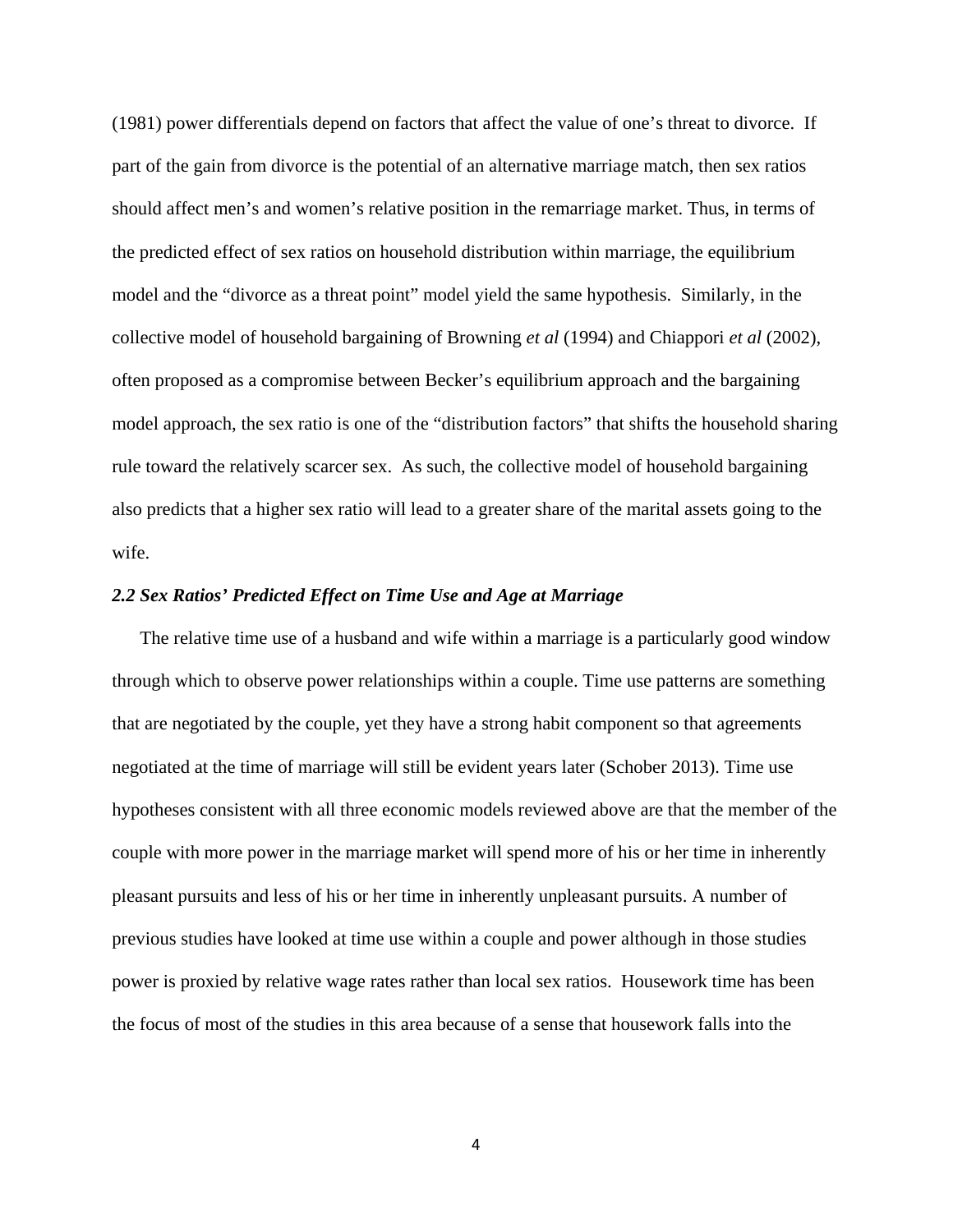category of time that is inherently unpleasant.<sup>[4](#page-7-0)</sup> However, new data on time specific contemporaneous subject well-being shows that employment is viewed as equally unpleasant as housework by both men and women (Connelly and Kimmel 2014). For this and the following reason, housework share is not our preferred margin on which to measure women's power within their marriage in Taiwan in the 1980s and 90s.

 In Taiwan during the period captured by the married couples around 1990, gender roles were quite segregated and married women's labor force participation rates were low. In the analytic sample used for the empirical analysis below, 49 percent of the women were employed during the previous week, but that number would have been even lower when many of the marriages captured in the time use data were begun. In 1978, the earliest year with available data in Taiwan, the women's labor force participation rate was 38 percent.<sup>[5](#page-7-1)</sup> Because of the low rate of women's labor force participation and the connected high rate of full-time homemaking, we do not expect higher bargaining power in the marriage market would necessarily lead to a lower share of housework time. In fact, both Angrist (2002) and Tsai (2011) show that high sex ratios lead to lower rates of labor force participation which may result in a higher share of housework. Thus, instead of the share of housework time, we focus on the share of "total work" which has been argued by Burda, Hamermesh, and Weil (2013) to be the margin of couples' equity concerns.

 Burda, Hamermesh and Weil (2013) hypothesize that married men and women calibrate their total work load with each other leading to what the authors call "isowork", that is equal work. They show that in a host of different countries married men and women in the same education

<span id="page-7-0"></span><sup>&</sup>lt;sup>4</sup> Stratton (2012) showed there are a range of feelings about time spent doing housework tasks as there are with every time use.

<span id="page-7-1"></span><sup>5</sup> Based on authors' own calculation using Taiwan Manpower Survey in 1978.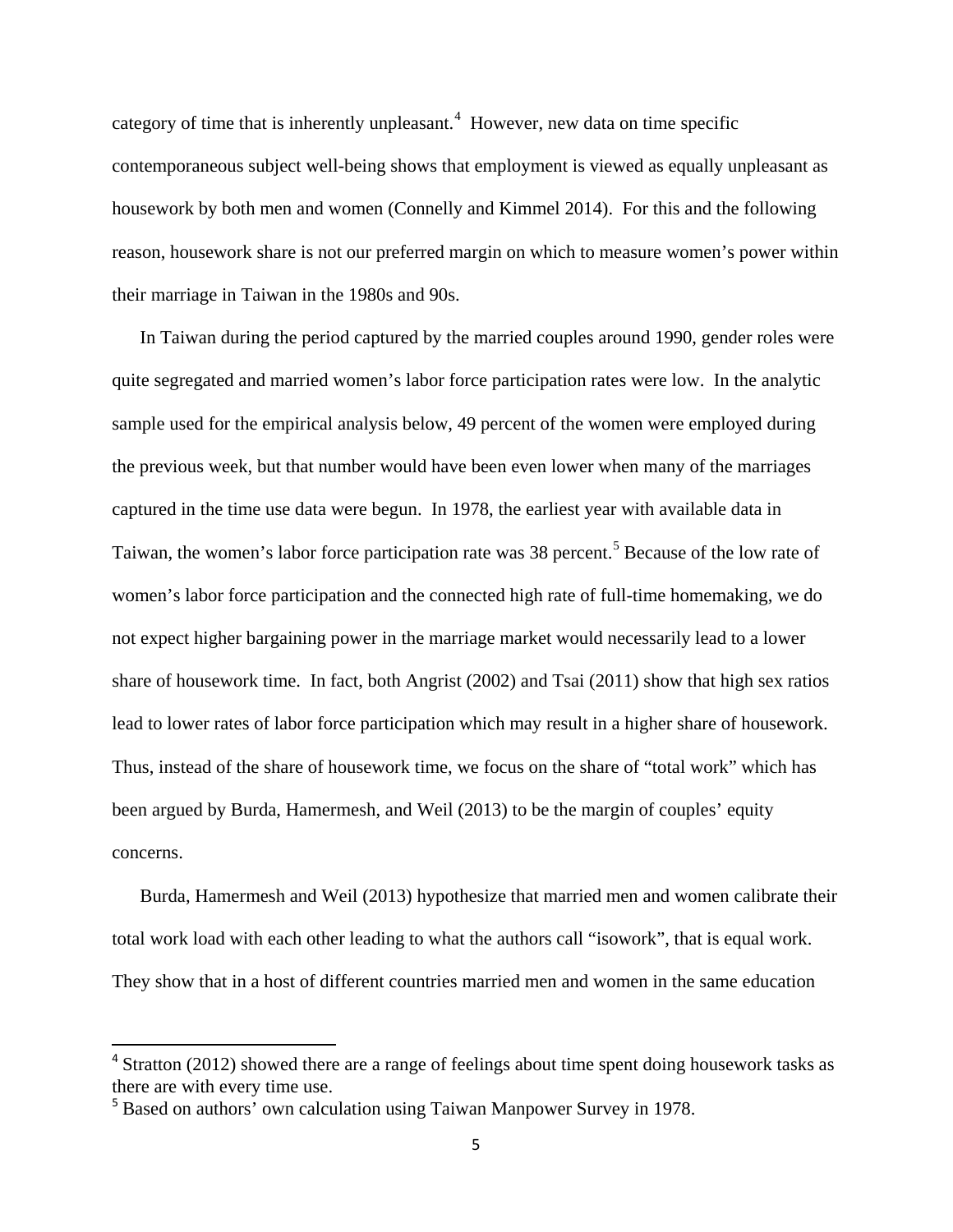groups have very similar levels of total work, but that the level of work differs substantially across countries and within countries across education categories. Connelly and Kimmel (2014) question the empirical equality of total work using time diary surveys for men and women in the U.S. separated by household type (married with children, young married without children, older married without children, single without children and single with children). Within each category they show that women have greater hours of total work than men. Still they find that the gaps in total work are substantially smaller than the gaps in housework. Thus, we predict that men and women in Taiwan considering marriage during the study period were more likely to be negotiating over total work than housework specifically. Those men who married during the period of heightened sex ratios are predicted to do a larger share of the total work of the couple than men marrying in periods with normal sex ratios. In the same vein we hypothesize that heightened sex ratios at the time of life-course decision making will lead to men having a lower share of the couples' leisure. Maintenance time, that is, time needed to maintain oneself, sleeping, personal grooming and eating, is predicted to be unaffected by the effective sex ratio since that time use involves very little choice.

 While sex ratios of a given population can be thought of as exogenous to the participants in a given marriage market, participants can theoretically make some changes in order to be more attractive in any given marriage market. In some cases, marriage-age men or women could relocate for the purpose on improving their marriage chances. For example, high school seniors in the U.S. might consider the sex ratios at the various colleges as one of the criteria they use to choose among colleges. It is harder to think about a more settled population experiencing substantial migration solely to move to a more advantageous marriage market. Easier to imagine is men in a tight marriage market trying to improve their rankings among the group of men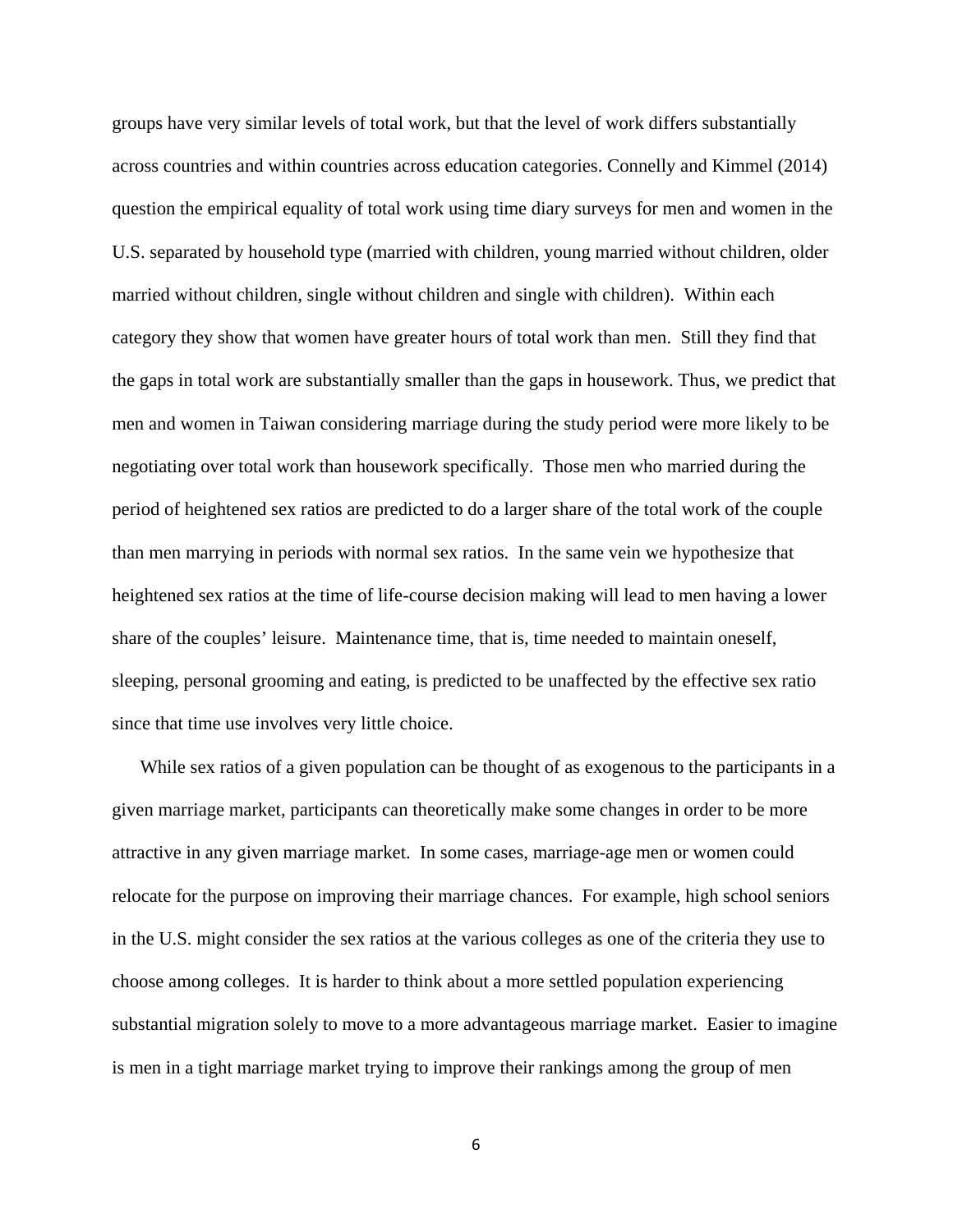currently in the market for wives. Chang and Zhang (2015) provide strong evidence of Taiwanese men increasing their level of entrepreneurship in light of the high sex ratios of the 1960s marriage market. Edlund *et al* (2013) considers the effect of sex ratios on education choices of young men and women in China for a similar reason and finds evidence that high sex ratios leading to higher levels of male premarital investments in education.

 In this paper we consider an alternative strategy men may use to distinguish themselves among their competitors, that is, by courting younger women. Porter (2014) argues that men in Mainland China have a preference for women only a few years younger than themselves. She uses national statistics on age differentials among married couples in China as evidence of revealed preference for a small age gap. However, when marriage markets are tight for men (sex ratios are high) women have more bargaining power and may choose older, more accomplished, men. (Bergstrom and Bagnoli 1993, Bergstrom and Schoeni 1996, Zhang 1995) Thus, we hypothesize that the age difference within marriage will be positively related to the prevailing sex ratio. This becomes an additional testable hypothesis using the couples-based time use survey already employed to analyze the shares of couples' leisure and total work time.<sup>[6](#page-9-0)</sup>

 While we expect that men can affect their competitiveness in the marriage model somewhat via premarital investments, all men in the market have similar incentives. This problem is well known in the animal world where natural selection on traits that increase competitiveness in mating leads to a general "raising of the bar" phenomenon, which ultimately results in peacock tails too heavy to carry or walrus tusks too large to use effectively (Frank 2011). In terms of the

<span id="page-9-0"></span> $6$  Porter (2014) tested the hypothesis that age differences within marriage would be positively related to the sex ratio using Mainland Chinese data, but did not find significant effects. On the other hand, she finds that the age of marriage for men does increase with the sex ratio and the age of marriage for women is unaffected by the sex ratio which provides indirect support for a widening age gap.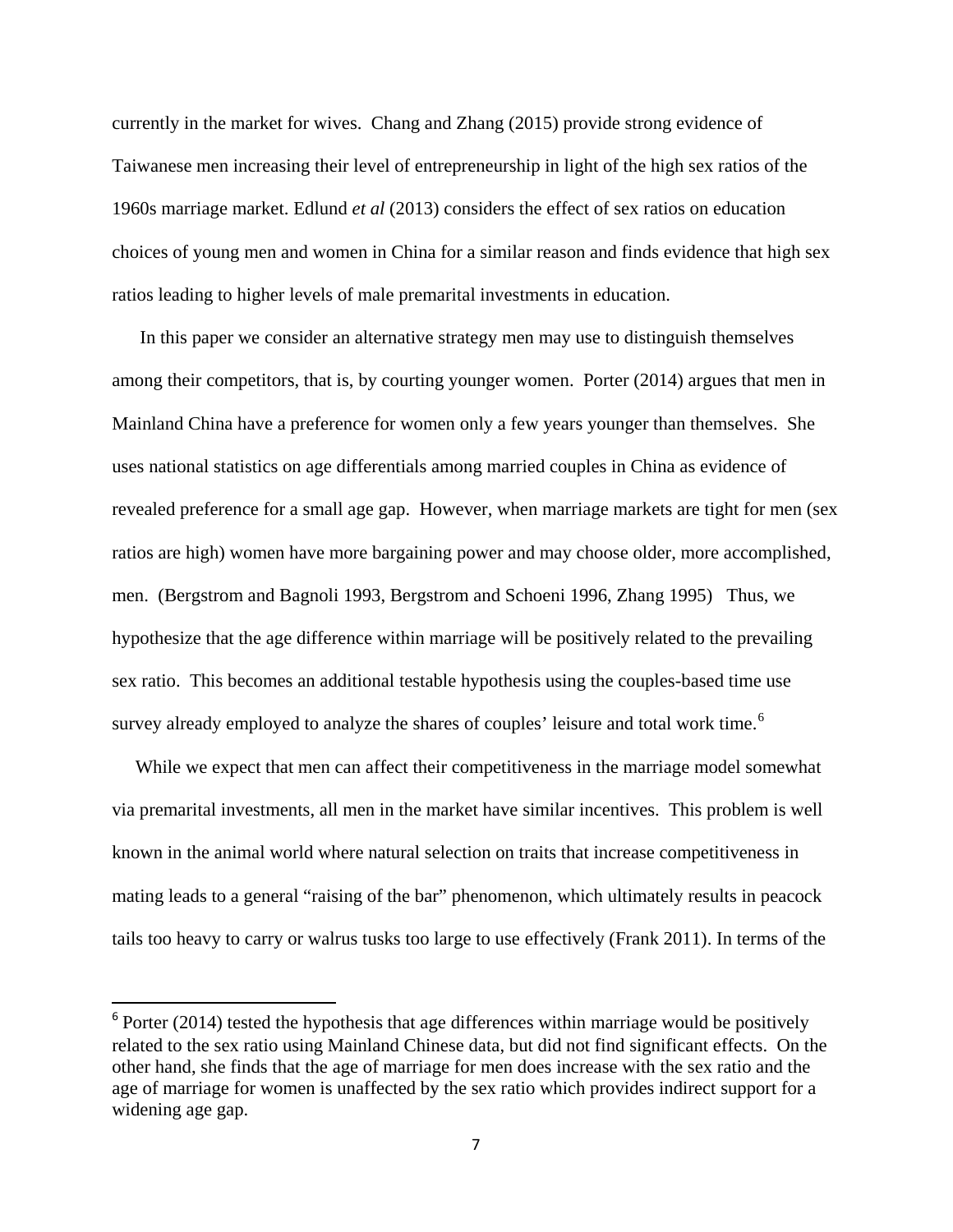analysis of time use shares within couples, this general equilibrium view of the sex ratios leads to the prediction that sex ratio effects cannot be completely escaped. We hypothesize that though college educated and non-college educated men (and women) compete for mates in largely separate marriage markets, the effect of general population-wide sex ratios will have significant effects on women's bargaining power in both markets.

# **Section 3: Background and Literature Review**

# *3.1 Historical Background of Sex Ratios in Taiwan*

 After the Chinese Nationalist Party (also known as *Kuomintang*) was defeated by the Chinese Communist Party in the civil war in Mainland China during 1945-1949, a great number of *Kuomintang* soldiers and civilians sympathizers retreated to the island of Taiwan around 1949. Various studies suggest that the number of civil war immigrants ranges between 0.6 and 1.25 million, while Taiwan's local population was then only 6 million (Barclay 1954; Jacoby 1967; Ho 1978; Chen and Yeh 1982; Liu 1986; Lin 2002). Among the immigrants, the soldiers who were mostly single males in their early twenties were estimated to have exceeded half a million. It is thus not surprising that the composition of the immigrants was highly male-biased. Francis (2011) suggests that among the immigrants, men outnumbered women by a factor of 4 to 1, leading to a significant and sudden rise in the sex ratio in Taiwan.

 To further complicate the relevant sex ratio in the marriage market, *Kuomintang* soldiers were not allowed to marry in the 1950s. (Lin 2002) In 1952, the marriage ban was formally written into a law called the Military Marriage Ordinance (MMO).<sup>[7](#page-10-0)</sup> The MMO forbade most active military personnel from getting married, except for military officers and technician sergeants. In August 1959, the ban was relaxed for most soldiers, except for male soldiers

<span id="page-10-0"></span><sup>7</sup> The ban was *de facto* effective even before the law was enacted.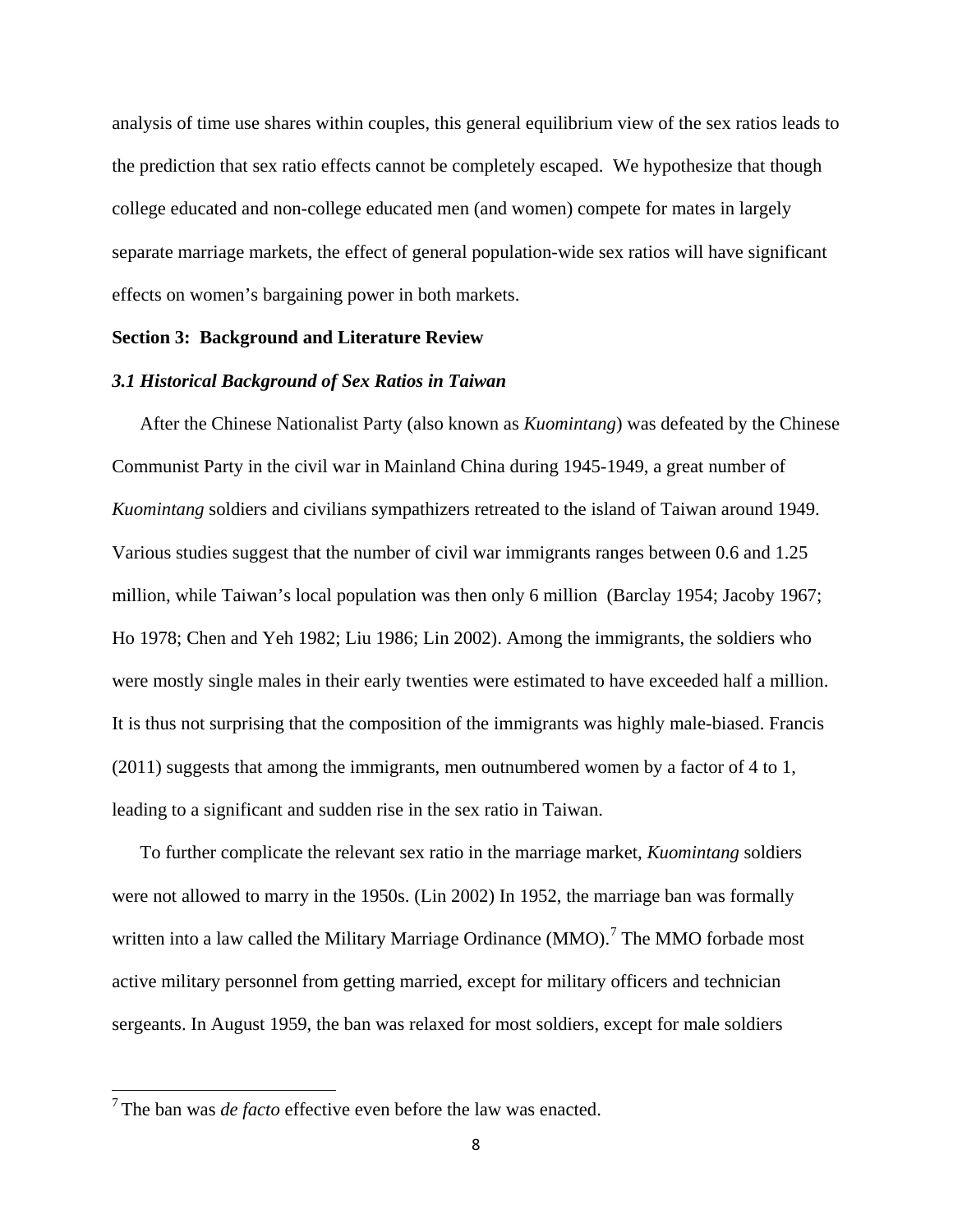younger than 25, female soldiers younger than 20, and all soldiers who had served fewer than three years. $8$  This relaxation essentially made the MMO nonbinding for most immigrant soldiers from Mainland China, who either were already older than 25 or had served more than three years by 1959. This meant that they could finally get married roughly 10 years after their arrival in Taiwan.

 In the mid-1950s, the *Kuomintang* began to conscript young Taiwanese men to replace aging immigrant soldiers. In principle, conscripted Taiwanese men were also subject to the marriage ban. However, unlike their immigrant counterparts, Taiwanese soldiers generally served only for two or three years and remained socially connected to their communities outside the military. As such we hypothesize that the ban was less binding on them.

 The entrance of the Mainland Chinese men into the marriage market produced large changes in the sex ratio. Figure 1 shows the imputed prime-age (age 15-49) marriage eligible sex ratio (the solid line) rose dramatically twice. The first rise occurred in 1949 when the *Kuomingtang* and its followers retreated to Taiwan; the second even larger increase happened in 1960 when the marriage ban for soldiers was lifted. Overall, the sex ratio rose from close to one man per woman before 1940 to nearly 1.2 men per woman in 1960 and stayed at that plateau until 1970 as the immigrants gradually aged out of the prime age category. The line of connected dots indicates the percentage of women aged 15 or more who are married in Taiwan. As shown, there is a clear co-movement between the prime-age sex ratio and women's marriage rate, as predicted by the economic models of marriage.

 The sex ratios also differ by region within Taiwan based mostly on where the military were located. Figure 2 plots the sex ratios by the Mainland Chinese (Panel A) and native Taiwanese

<span id="page-11-0"></span> $8$  In 1974, the MMO was further relaxed to include only soldiers currently involved in combat and students in military academies. It was completely repealed in 2005.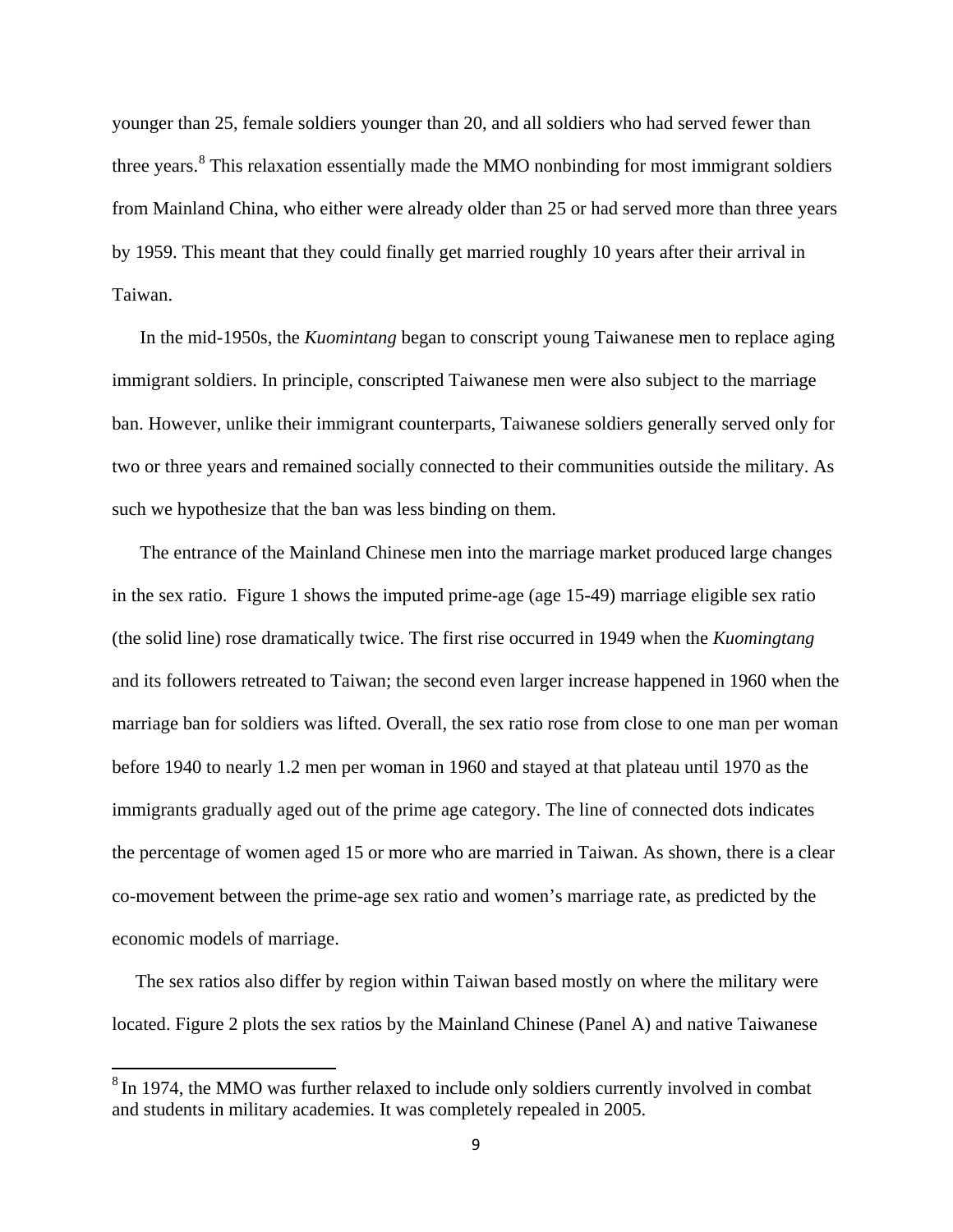(Panel B) for the 21 counties and cities in Taiwan in 1956 (black bars) and 1966 (white bars) based on the decennial population census, which included the whole population of both civilians and soldiers. Panel A shows that the group of Mainland Chinese immigrants was highly malebiased. All the sex ratios are substantially above one. Some of them are even as high as two.

 In addition, there is also time variation in their sex ratios, suggesting that some of the Mainland Chinese may have migrated across county borders within Taiwan.<sup>[9](#page-12-0)</sup> This observation leads to a concern that the county-level sex ratios could be endogenous if, for example, a single Mainland Chinese man finding it difficult to find a wife in county A where the sex ratio is high decides to move to county B where the sex ratio is lower. However, since the Mainland Chinese men competed with the native Taiwanese men for the native Taiwanese women, if migration were caused by the sex ratio, then we would expect single native Taiwanese men would also have migrated for marriage purposes. Panel B does not support this hypothesis. On the contrary, the sex ratios among the native Taiwanese were quite balanced and stable across counties and time. The graphical evidence suggests that the migration of the Mainland Chinese men is unlikely to have been motivated by marriage competition. Despite this, we also employ an instrumental variable approach as a robustness test to mitigate concerns about the potential for marriage market correlated internal migration.

## *3.2: Literature Review on Sex Ratios and Decision Making in Marriage*

 This paper contributes to two literatures that have thus far remained fairly separate: the literature on sex ratio effects on women's bargaining position within marriage and the literature on intra- couple time use and bargaining power. Both literatures are large. Here we highlight only those contributions to each literature that are particularly relevant to our analysis.

<span id="page-12-0"></span> $9<sup>9</sup>$  An alternative hypothesis is that the age distribution of soldiers may have been different at different army bases.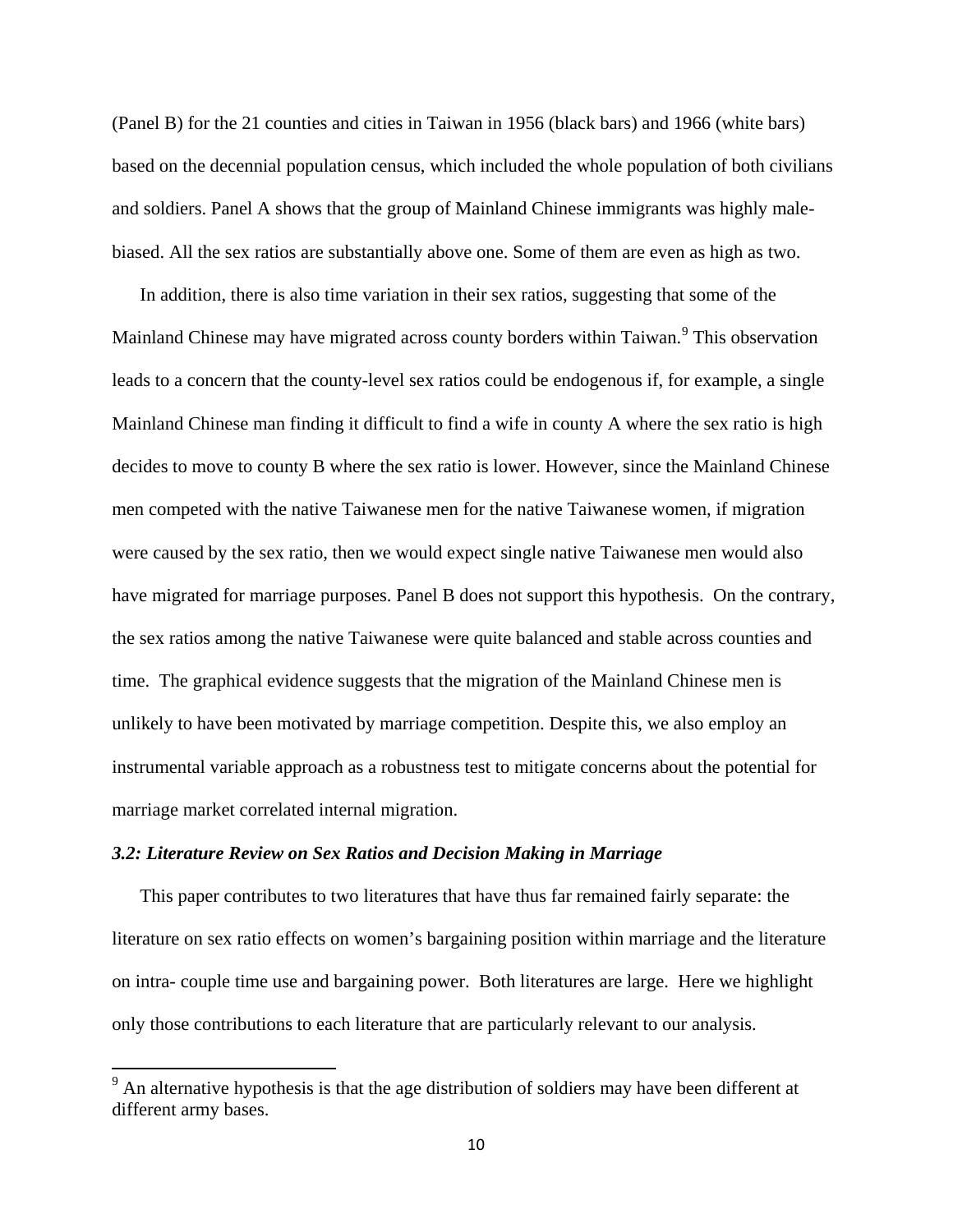# *3.2.a: Empirical Effects of the Sex Ratio on Proxies of Women's Empowerment Within Marriage*

 We have organized this section by the proxy variable used to represent women's empowerment within marriage or her share of the marital surplus. The reader will observe that many dependent variables have been considered including labor force participation rates, the quality of the marital relationship, marriage, divorce and fertility rates, consumption levels of husbands, wives and children. How these proxies are affected by the sex ratio depends on what is valued by men and women. Thus, each choice of dependent variable requires additional assumptions such as less labor force participation is preferred to more, women prefer to spend more money on children's needs than men, women prefer to have more children than men etc. One problem is that these preferences may differ from one culture to another.

 **Labor Force Participation:** Angrist (2002) uses differential sex ratios within immigrant communities in U.S. cities to consider the effect of sex ratios on the labor force participation of second generation immigrants in the U.S. He finds that women who live in ethnic communities with high sex ratios are less likely to be in the labor market. Amuedo-Dorantes and Grossbard (2007) use U.S. Current Population Survey data to measure cohort sex ratios and their effect on women's labor force participation. They also find that higher cohort sex ratios lower women's labor force participation. Using Taiwanese data, Tsai (2011) uses the sex ratio among the Taiwanese immigrants as an instrumental variable for the sex ratio of the post-war cohort. She too finds that a higher sex ratio lowers women's labor force participation.

 **Relationship Quality:** Harknett (2008) uses the Fragile Family data to consider the effect of sex ratios on various measures of relationship quality. A higher sex ratio is correlated with fathers being more likely to visit the mother in the hospital after the birth, higher scores on mutual supportiveness measures and lower scores on within couple conflict measures.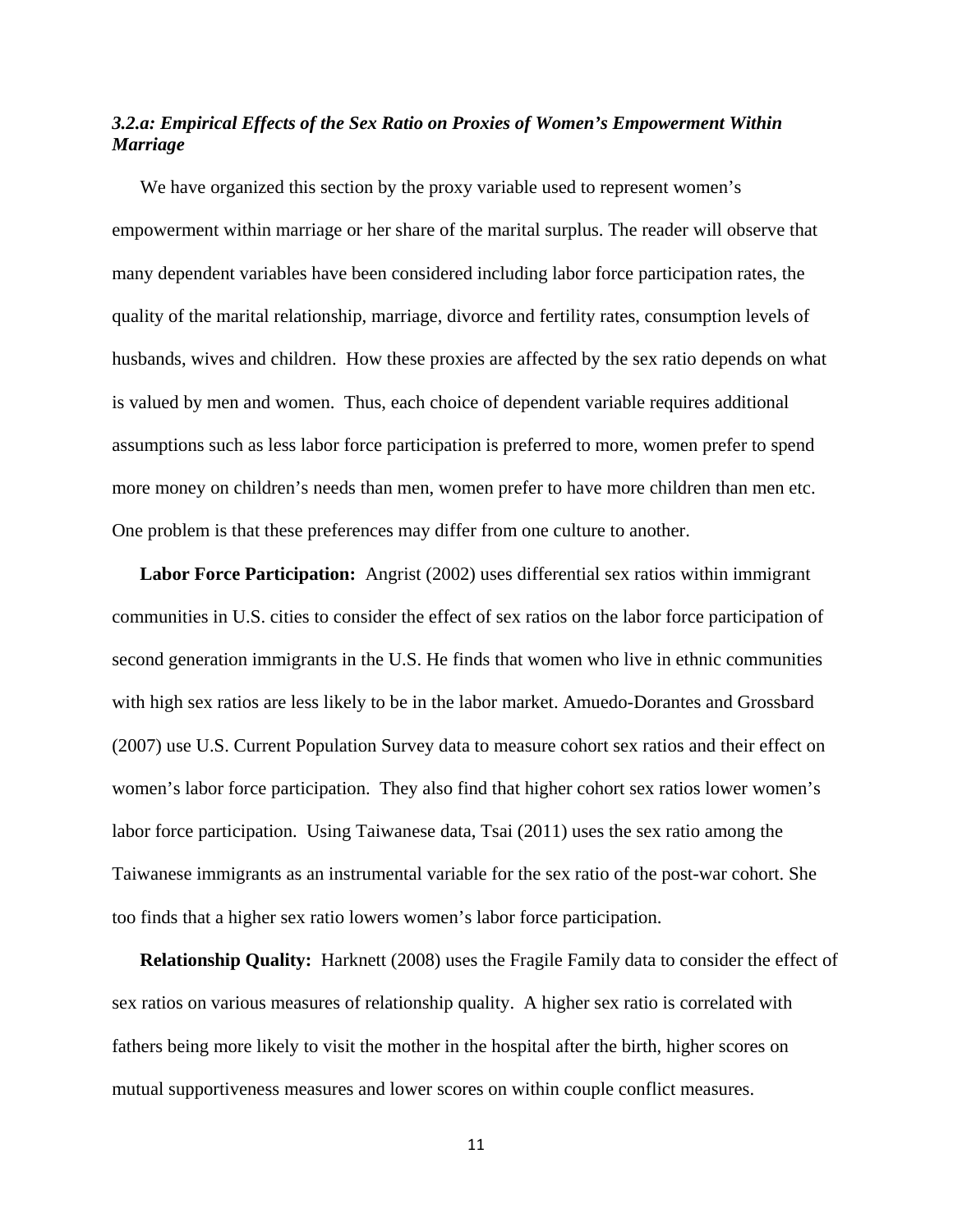**Housework Share:** Edlund *et al* (2013) use the Chinese Health and Nutrition Survey data to estimate the effect of province-level sex ratios on Mainland Chinese husbands' housework time. They find that a 10 percent increase in the sex ratio reduces the gender gap in household chores by 13 percent.

 **Individual Consumption:** Porter (2014) uses the Chinese Health and Nutrition Survey with a more complicated algorithm for estimating the appropriate sex ratio for each man or woman in the sample than Edlund *et al* (2013). Dependent variables include the alcohol and tobacco consumption of men, boys' and girls' heights and weights, and husbands' and wives' age at marriage. She finds robust effects of the sex ratio on boys' weight and on husbands alcohol and tobacco consumption. She argues that mothers with more bargaining power use their increased power to increase the well-being of their sons whom they expect to care for them in their old age.

 Francis (2011) exploiting the same natural experiment used in this paper of the large exogenous change in the sex ratio in Taiwan, considers the effect of the unequal sex ratios on the ratio of bride price to dowry and a set of children outcomes such as the fraction of female children and children's educational attainment. He finds that higher sex ratios increase the bride price to dowry and reduce the sex ratio of children.

 **Fertility Rates:** Francis (2011) also considers the effect of Taiwanese sex ratios on number of children ever born. Higher sex ratios are correlated with lower fertility rates. Edlund, Liu and Liu (2013) also uses Taiwanese data, but from a more recent era than Francis (2011) or this paper. Their analysis considers the effect of foreign brides on the bargaining position of Taiwanese women. Foreign brides lower the effective sex ratio and are thus expected to lower women's bargaining power in the marriage market. They find that an increase in the number of foreign brides increases fertility rates.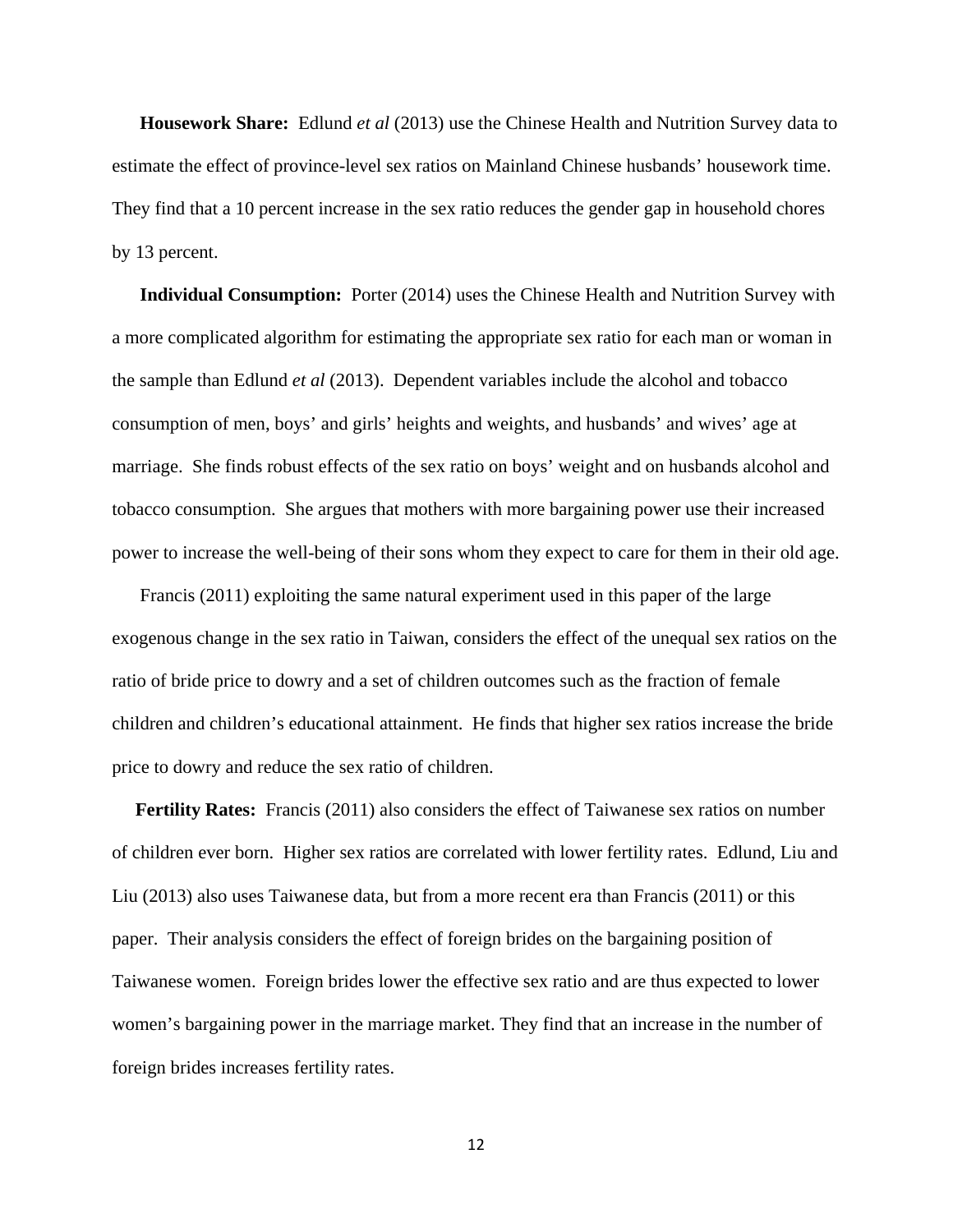**Marriage and Divorce Rates:** Edlund, Liu and Liu (2013) also analyzed the effect of effect of the sex ratio on divorce rates. They found that an increase in the number of foreign brides in Taiwan reduces divorce rates. Earlier, Angrist (2002) found that women who live in ethnic communities in the U.S. with high sex ratios are more likely to be married. Harknett (2008) also working with U.S. data finds that fathers in locations with higher sex ratios were more likely to marry the mother of their child. Tsai (2011) using Taiwanese data finds that a higher sex ratio increases women's marriage rate. This relationship also can be seen clearly in Figure 2 above.

## *3.2.b: Previous Time Diary Studies Exploring Bargaining Power within the Household*

 As discussed above, most of the early work on time use and women's empowerment focused on housework and used relative income or wages as the measure of power within the household. For example, Hersch and Stratton (1994) use data from the Panel Study of Income Dynamics in the U.S. to test the effect of husband and wife's relative income on housework time and on the share of husband's housework time of the total housework time of the couple. They find that husbands in two-earner couples with a higher share of labor income do less housework controlling for hours worked.

 Connelly and Kimmel (2009a) use predicted relative wages of husbands compared to wives as their measure of relative power within the household. However, wages themselves may be the result of hours decisions made in the past and have also been shown to be affected by number of hours spent on housework. To address these endogeneity concerns, Connelly and Kimmel (2009a) use predicted wages rather than actual wages. Using data from the American Time Use Survey they consider housework time, leisure time, and child caregiving time separately for fathers and mothers with children under age 13. They find no significant effect of relative wages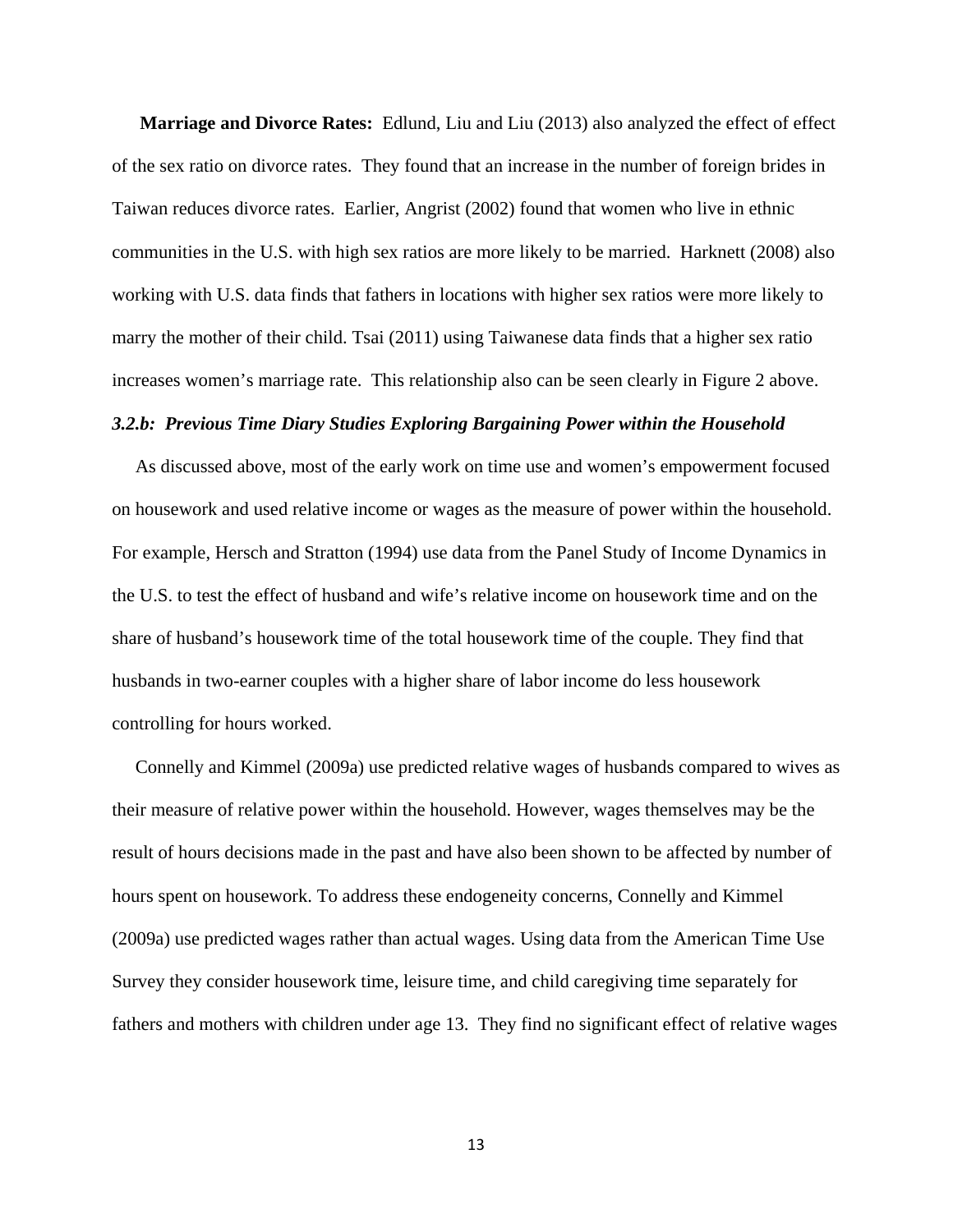on any of these three aggregate time use categories.<sup>[10](#page-16-0)</sup> In Connelly and Kimmel (2009b) they add predicted hours of the spouse's time in the same time use categories to their empirical specification and again test of the effect of relative wages on the time use of mothers and fathers. Again, no significant effect of relative wages on time use is found.

 Gupta and Stratton (2010) argue that housework may not be the right place to look for power differentials between spouses and that relative wages may not be the right measure of power. Housework, they argue, has the disadvantage that it produces public goods which women may have higher preference for than men, while leisure is more intimately connected to individual utility gains. Instead they find more hypothesis-consistent results using relative education measures as the power proxy and leisure time as the marginal minutes being adjusted. They find that women with higher levels of education compared to their spouses enjoy more leisure time especially on non-work days.

 Relative education, annual income share, or relative wages are each seeking to capture the financial bargaining power of the individual man and woman who have already married. But the economic marriage models outlined above make a case for considering marriage market sources of bargaining power that are common to all men and women contemplating marriage at a particular time. The sex ratio at the time men and women are contemplating marriage is predicted to exert an independent effect on bargaining power. Using the Taiwanese data which captures very large variation in sex ratios we test the effect of sex ratio on three broad time-use categories described in more detail below: maintenance time, total work time, and leisure time. The analysis of leisure time provides a direct test of the Gupta and Stratton (2010) hypothesis,

<span id="page-16-0"></span> $10$  Other studies that used relative wages as a predictor of time use include Freidberg and Webb 2007, Kan 2008 and Chiappori *et al* 2002. Studies that used the share of annual earnings include: Geist 2005, Fuwa 2004 and Bittman *et al* 2003.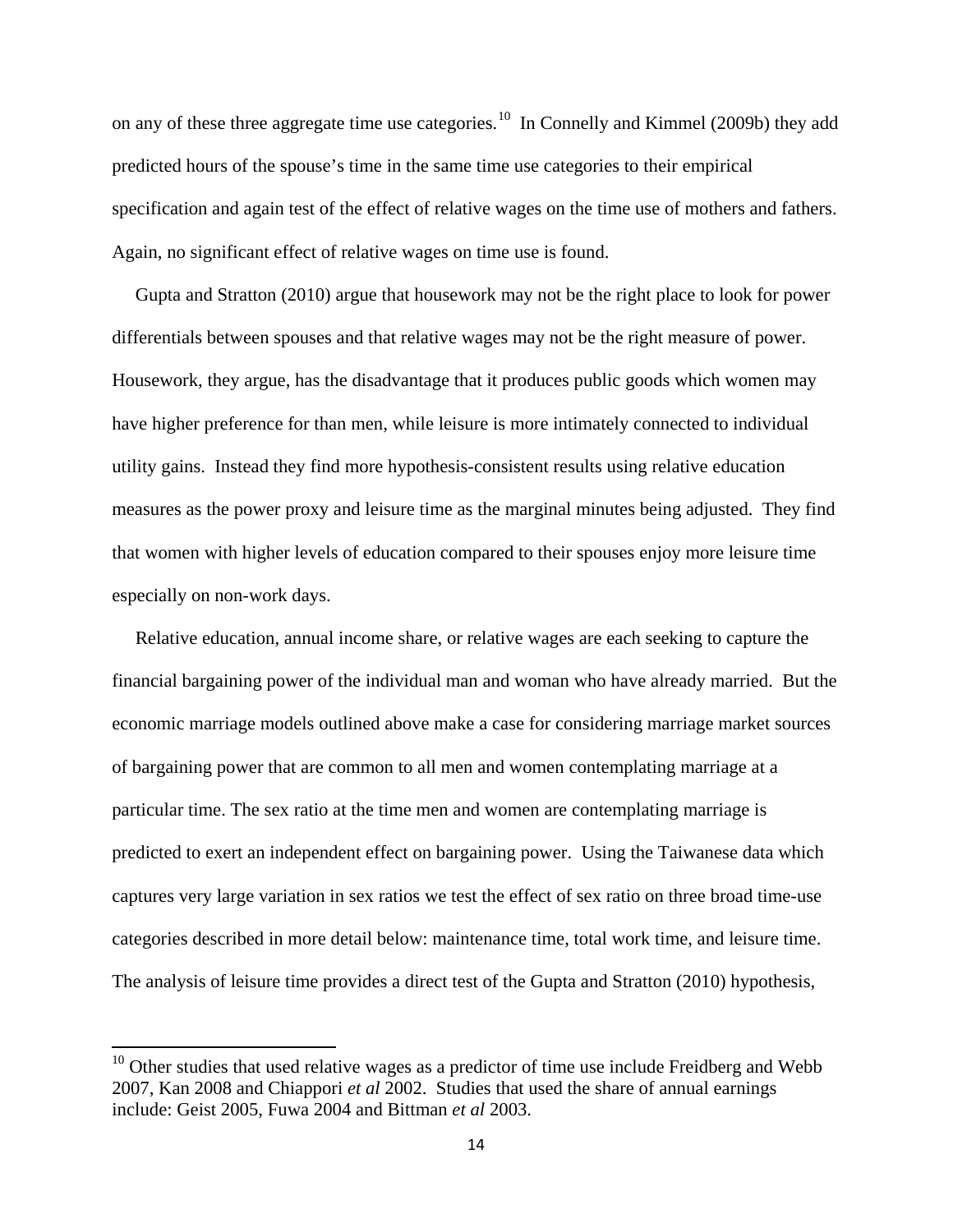while using total work time addresses some of the concerns of the same authors with housework time as a specific category.

## **Section 4: Data and Empirical Specification**

 Our data on time use come from the Taiwan Time Use Surveys of 1987, 1990, and 1994. These are nationally representative surveys collected by the Directorate-General of Budget, Accounting and Statistics, Executive Yuan of Taiwan. We restrict the sample to couples with husbands as the household head aged between 25 and 64. The sample includes 8,312 couples from 1987, 5,599 couples from 1990 and 4,223 couples from 1994. The three survey years are merged into a single analytic sample with dummies in the multivariate estimation to denote which sample year source of the data. Those sample year dummies are never statistically significant.

$$
S_{ijt} = \beta_0 + \beta_1 R_{jt} + \boldsymbol{B} X_{ijt} + C_j + \varepsilon_{ijt} \quad (1)
$$

 Equation 1 is used to test the hypothesis that increased sex ratio, the number of men per woman, in county j when the husband who was born in year t was age  $20$ ,  $R_{it}$ , increases (deceases) the share of total work done by the husband (wife) and decreases (increases) the share of leisure time enjoyed by the husband (wife). The dependent variables,  $S_{ijt}$ , are the share of the husband's or the wife's time of the couple's total time spent in three mutually exclusive and collectively exhaustive aggregate time categories: maintenance time, total work time and leisure time. For example, the formula for the share of leisure time enjoyed by the wife is  $S_{Lw}=t_{Lw}/(t_{Lw}$  $+$  t<sub>Lh</sub>), that is, the time the wife spends in leisure activities, t<sub>Lw</sub>, divided by the total time the couple spends on leisure activities,  $t_{Lw} + t_{Lh}$ . Similarly, the share of leisure time enjoyed by the husband is  $S_{Lh} = t_{Lh}/(t_{Lw} + t_{Lh})$ . Maintenance time is mostly sleep, but also includes grooming, eating and drinking. It is the time that each individual needs to maintain the functionality of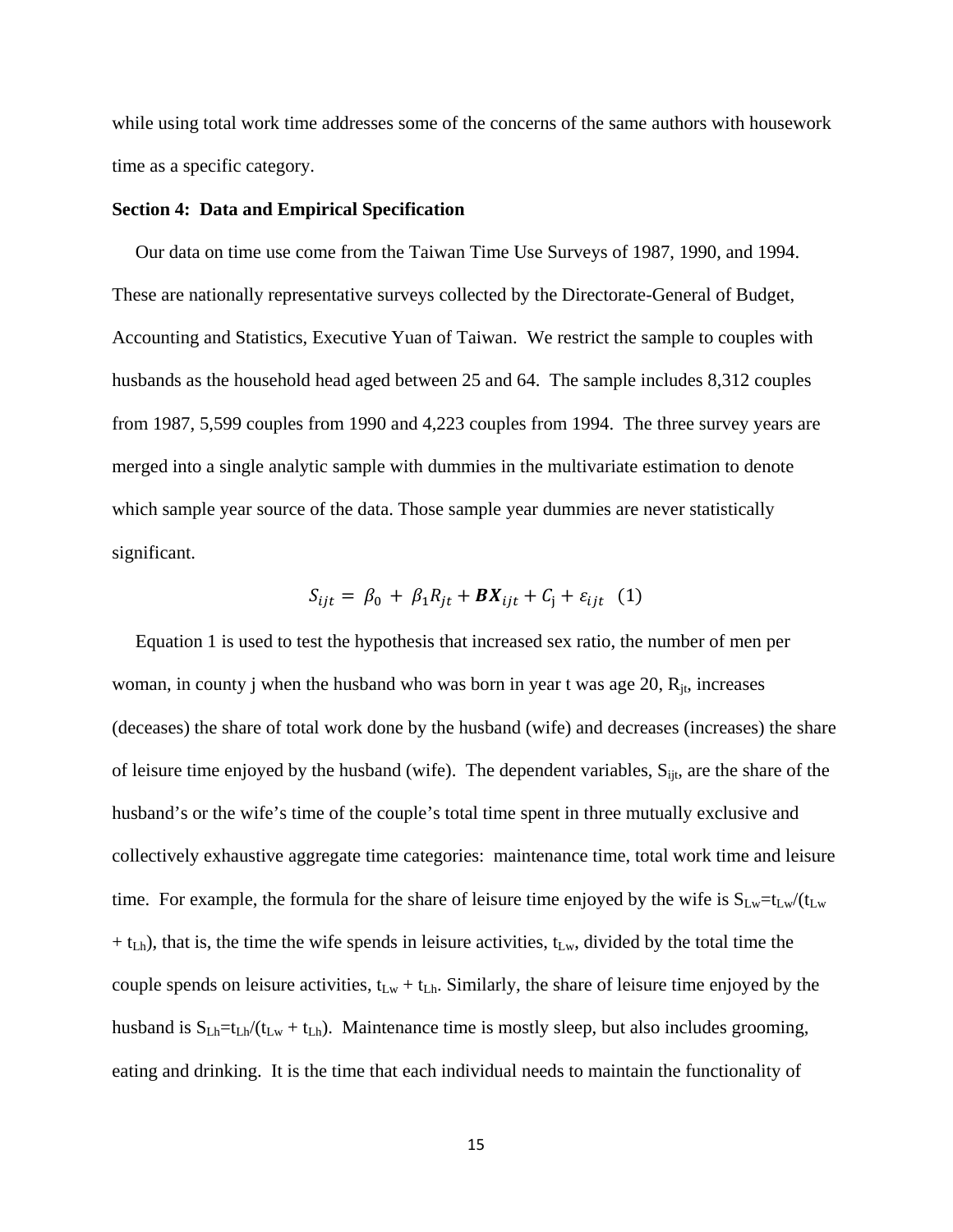daily living. It is not time that can be transferred nor do we expect there to be much decision making related to it. Total work time is the sum of employment time (including commuting time) and housework time. We combine employment and housework time because these activities are mostly done for the outcome rather than the process. The time used is transferable, that is, someone else can do them for us allowing us to enjoy the outcome without spending the time. Employment time and home production time are also similar to one another in how we feel while doing them. Connelly and Kimmel (2015, p. 21) show that employment time has as high a level of unpleasantness rating as many household tasks. Similarly, in the happiness only ranking for U.S. fathers and mothers, other home production, housework, and employment ranked  $11<sup>th</sup>$ ,  $12<sup>th</sup>$  and  $13<sup>th</sup>$  out of 13 activities by women and  $12<sup>th</sup>$ ,  $13<sup>th</sup>$ , and  $11<sup>th</sup>$  by men for the same 13 activities. (Connelly and Kimmel 2014)

 Leisure time is the residual after having accounted for maintenance time and total work time. Most leisure activities are non-transferable consumption activities, such as taking a walk or reading a book. Some may have an investment component like reading a book that will contribute to one's labor market competitiveness and others may have an utility producing outcome, like a nice garden or a set of new curtains, but mostly they are activities engaged in because we enjoying spending the time in that way. Connelly and Kimmel (2015) show that the average leisure activity is considered unpleasant much less often than the average housework or employment activity.

The key independent variable,  $R_{jt}$ , the effective sex ratio at county level when the husband was 20 years of age, is partly imputed. In Taiwan, the official population data are collected through a civilian household registration system. However, prior to 1969, the number of active military personnel was treated as a state secret and excluded from the civilian registration system, unless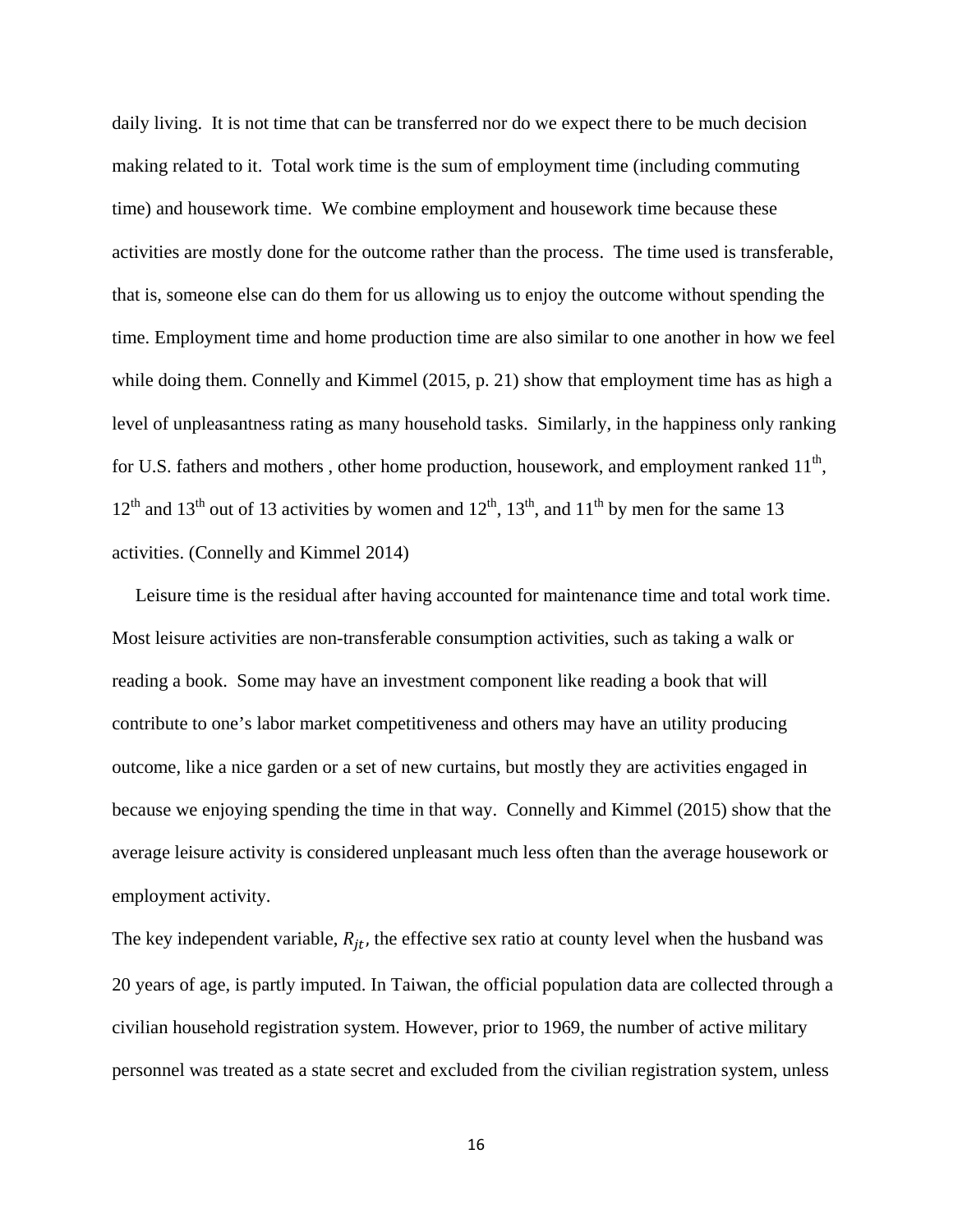they got married (Lin 2002). In November 1968, this exclusion was changed by an executive order that required all military personnel to be registered in the civilian system. This means that until 1969, the immigrant soldiers did not show up in official population data. Consequently, the raw sex ratio calculated from official population data prior to 1969 is underestimated. To correct the bias of the raw sex ratio before 1969, we impute the effective sex ratios that better reflect the intensity of competition in the marriage market. In particular, we adopt the imputation method proposed by Chang (2013).We exclude the immigrant soldiers in the calculation of the effective sex ratios before 1960 because they were effectively subject to the MMO. However, the Taiwanese soldiers are still included in the effective sex ratio, because of their short duration of service and strong social ties, even though they were also subject to the MMO.

We evaluate the county-level effective sex ratio when the husband was age 20 presumably just beginning to contemplate marriage. We choose this early age to allow for the effects of sex ratios on premarital investments. The sex ratio at 20 is predicted to affect both premarital investments and ultimately the bargaining position of men in the marriage market. In the sample, husbands reached age 20 during 1943-1989. As a robustness check, we also use age 23. The effective sex ratio is defined as the number of men per woman among the cohort of marriageable age 15-49. To allow for age gap between husband and wife, we also use men of age 20-49 versus women of age 15-44 as a robustness check. Due to lack of data on residence history, we use current residence as proxy for residence at age 20 or 23.

 While the data is well suited to considering couples' time use shares as it includes time diaries for both the husband and wife in the same couple, the data is limited in terms of additional covariates. We do not have information on number of children at home or the age of marriage. We do have information on current age, employment status, and educational attainment which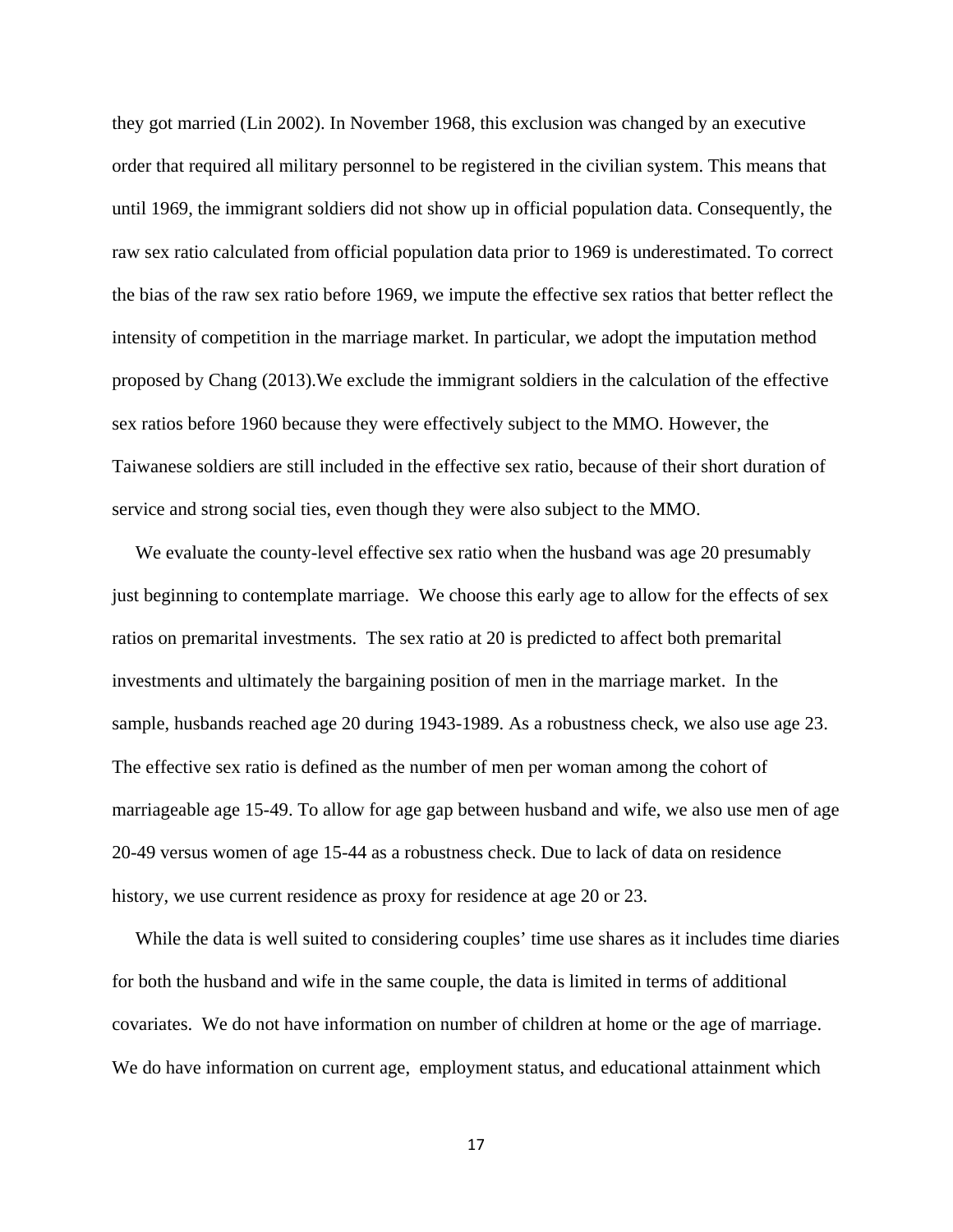we include in broad categories of no schooling, primary, junior high school, senior high school and college. More specifically,  $X_{ijt}$  in equation (1) is a vector of individual attributes including age, age squared, education dummies and a dummy indicating if the respondent was working last week, a dummy indicating a non-rainy day and a dummy indicating weekend when the time diary was collected, two dummies indicating the year that the survey was collected, and 10-year birth cohort dummies. We also included a set of county-level fixed effects,  $C_i$ , to control for county-specific factors, such as the presence of a military base, industrial structures, or resource endowment.  $\varepsilon_{ijt}$  is the assumed iid error term.

$$
D_{ijt} = \beta_0 + \beta_1 R_{jt} + \mathbf{BZ}_{ijt} + C_j + \varepsilon_{ijt} \quad (2)
$$

Equation 2 is the specification for the age difference equation.  $D_{ijt}$  is the age difference between the husband and the wife for husband  $i$  in county  $j$  who were born in year  $t$ .  $\mathbf{Z}_{ijt}$ includes husband's age, age squared, and in one specification education levels of the husband. The other terms are defined the same as in equation (1).

For both the share equations and the age difference equation, OLS is used since both dependent variables are continuous variables. For statistical inference, we use robust standard errors clustered by counties.

# **Section 5: Empirical Results**

## *5.1: Descriptive Statistics*

 Table 1 summarizes the variables separately for the husbands and the wives. Overall, husbands have slightly more total work time and leisure time than the wives, while the wives spend slightly more time on maintenance than husbands do. The average husband is older than the average wife; the average age is 44.55 for the husband and 40.7 for the wife. The average age gap within a marriage couple is 3.78 years. The mating competition among men seems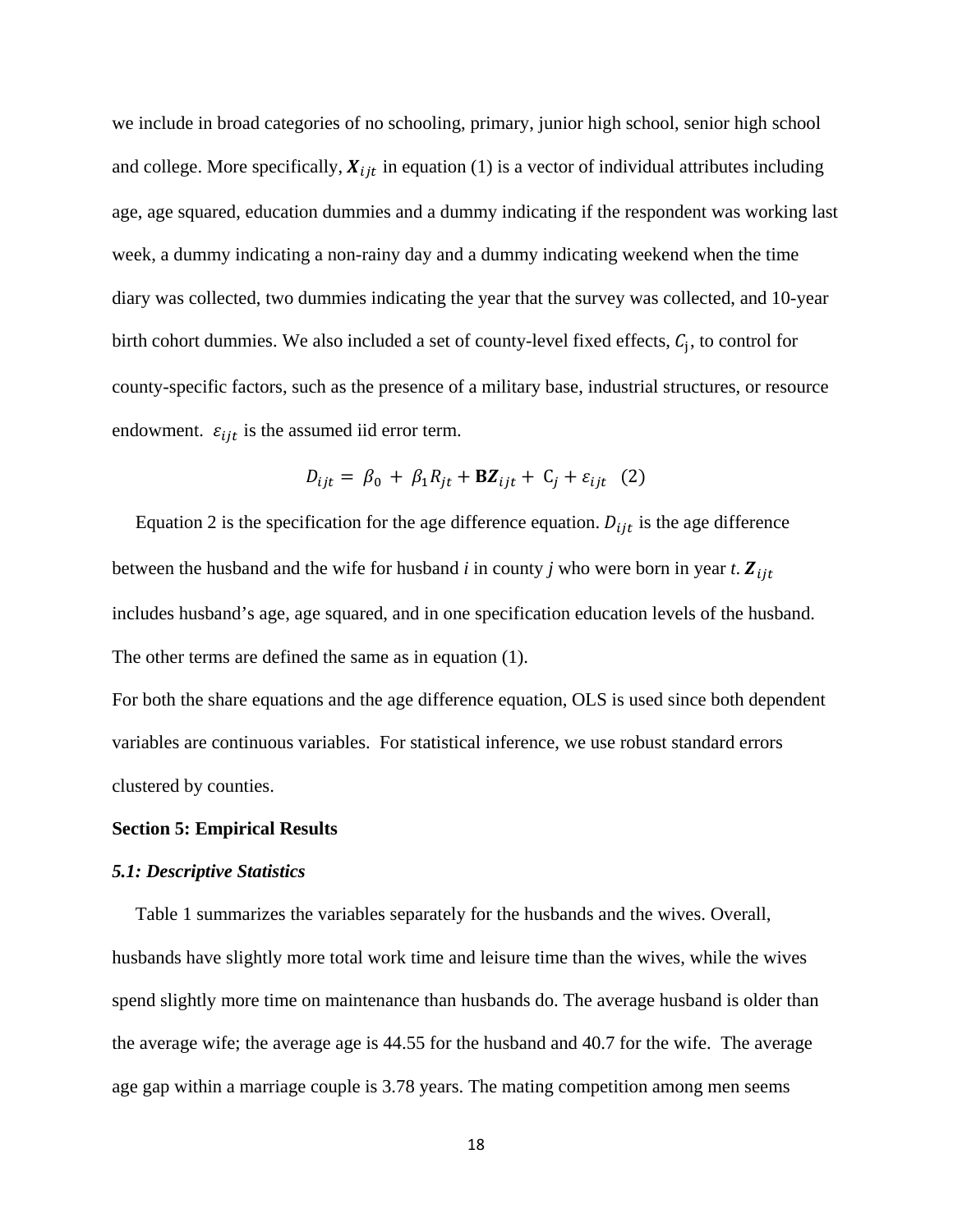severe, as the average county sex ratio when the husband was 20 years old across the full sample is about 1.12, meaning 112 men would have been competing for only 100 women. About 96 percent of the husbands reports that they worked in the last week, while it is only 49 percent for the wives were employed. As for the time diaries, about 60 percent of them were collected on weekends and 66 percent on a non-rainy day.

# *5.2: OLS Results on Share Equations of Husbands and Wives*

 The results in Panel A of Table 2 show that the county-level sex ratio when the husband was age 20 has a significantly positive effect on the husband's time share in total work time and a significantly negative effect on his leisure time. Specifically, if the sex ratio increases by one standard deviation (0.1), the husbands' share in total work time will increase by 0.0058 (0.058\*0.1), which is about 1% of average total time share. Thus, the quantitative effect is not large, but it is consistent with marriage surplus hypothesis in terms of the direction. It is not surprising that the effect is quantitatively small. Much of time use is proscribed by the structure of the labor market, the structure of the educational system for children's time, social norms about child-raising and cultural norms about gender roles.

 We repeated the estimation using the wives' shares and her own demographic characteristics but the sex ratio when her husband was age 20. Panel B of Table 2 shows the wives' results. The sex ratio of one's husband at age 20 is shown to have a significantly negative effect on the wife's total work time share and a positive but imprecisely measured effect on her leisure time share. The magnitudes of the effects on the wife's share of total time and leisure are quite similar in absolute value to those of the husbands as they should be given that the dependent variables are the shares of total couple time engaged in by each member of the couple. However, no constraints were placed on these coefficients and the estimating equations differ in the **X'**s as the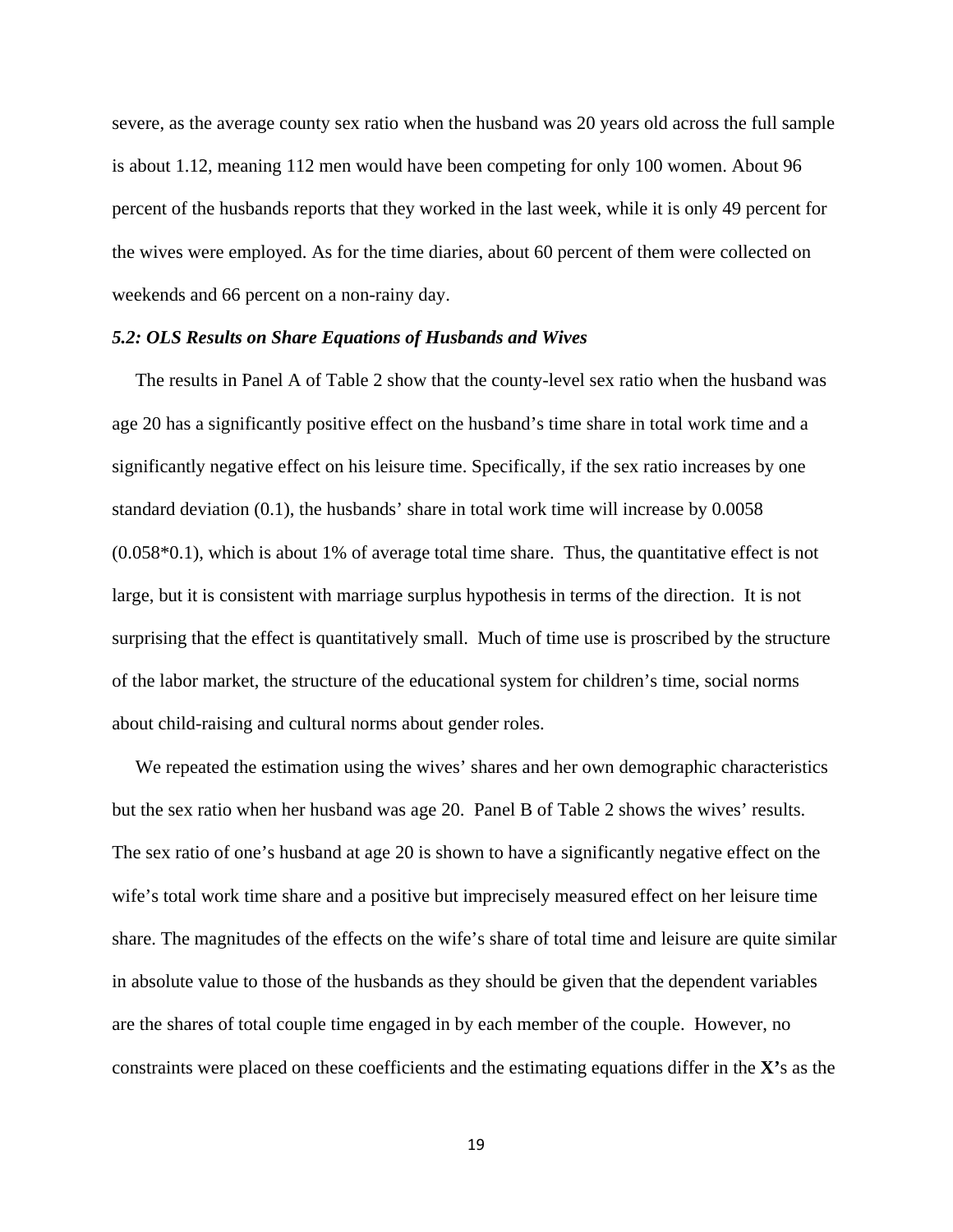husband's equation uses the husband's age and education, while the wife's equation uses her age and education.

 Finally, we note that there are no significant effects on the sex ratio on maintenance time for either husbands or wives a result which is consistent with our hypothesis since we expect very little decision making in maintenance time and no transferring of maintenance time from husband to wife and vice versa.

# *5.3: OLS Results on Share Equations by Education*

 The relationship between education and the marriage market is complicated. On the one hand, higher education can be thought of as premarital investment engaged in (in part) to increase one's earning potential and in so doing to make one a preferred marriage partner. If this were the only effect of education on marriage markets, we would expect that those men with higher levels of education would be able to escape to some degree the effect of the sex ratio on their bargaining position. On the other hand, if men with higher education want to marry women with higher education or at least to marry women with higher ability even if this higher ability is not "blessed" with education, then their marriage market is narrower and a high sex ratio may be even more binding on them, leading to the prediction that higher educated men will have less bargaining power.

 Yet a third predicted effect of education on marriage works through the relationship between education and hours worked. The data show that less educated husbands usually take jobs that require working longer hours than their college-educated counterparts. In our sample, the average market work time for the less educated husbands is 435 minutes per day, while it is 372 minutes for the college-educated husbands. Although these are *ex post marriage* market work times, it is reasonable to suspect that the former group would have worked longer hours than the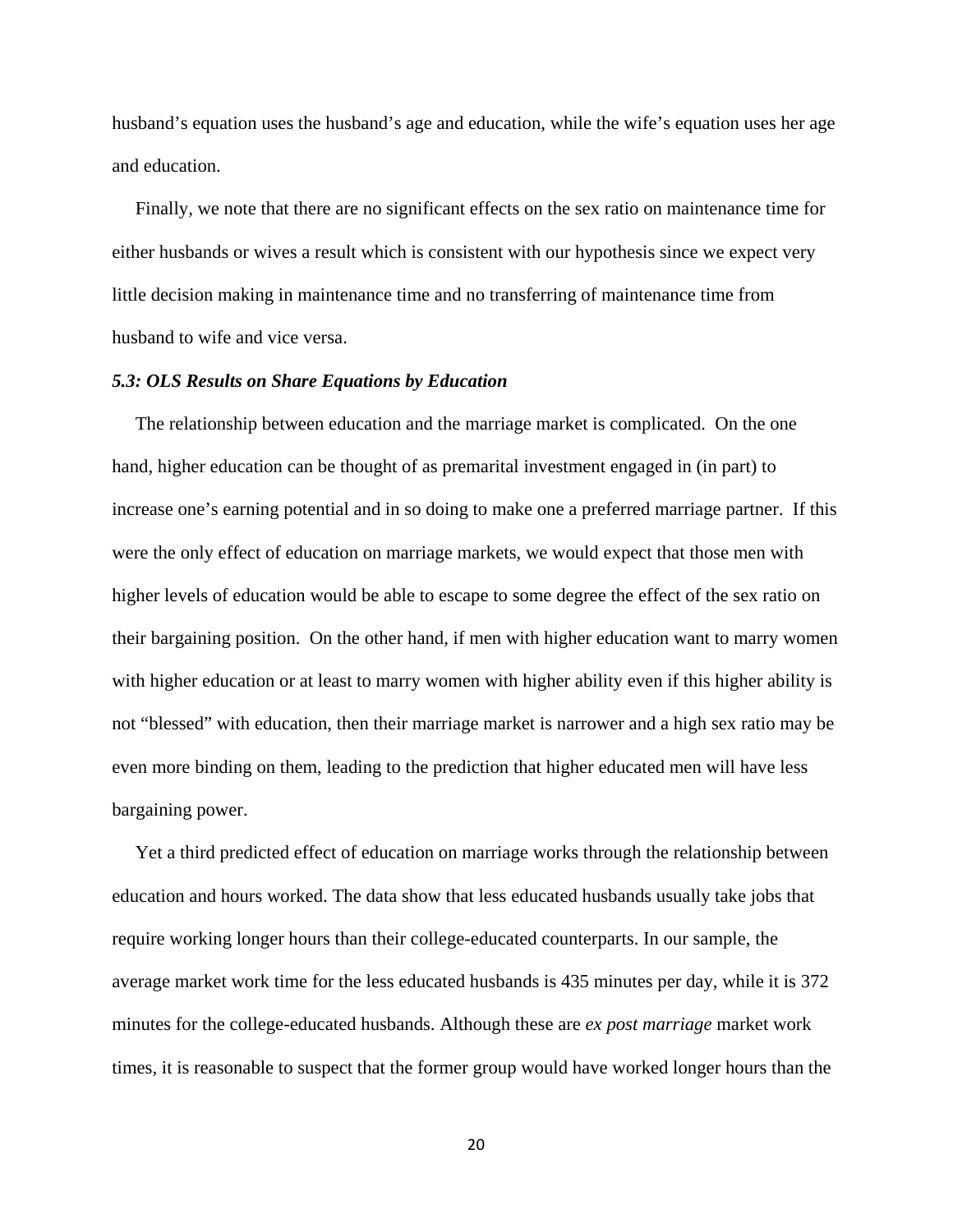latter group even before they were married given the difference in the institutional structures of their labor markets. Provided that there is a physical upper limit to working hours for average workers, shorter market work time for college-educated men would allow more room for a sex ratio effect. Thus, we would expect the college-educated husbands to experience a larger sex ratio effect on time use shares based on this third effect.

 Table 3 presents the results of OLS estimated coefficient of the county-level sex ratio on the three aggregated time use shares for couples with college-educated husbands and those with less educated husbands. Two important conclusions emerge from Table 3. The first is that the sex ratio effect are still positive for total work time and negative for leisure time for husbands in both education categories. For wives the results are again reversed in sign from the husbands, with significant negative effects on total work time and positive effects on leisure time. The second insight from Table 3 is that the magnitudes of the sex ratio effects are substantially larger for the couples with college-educated husbands. The biggest effects are observed for college-educated husbands whose coefficient on total work time share is more than three times larger than it was in general population (Table 2). Similar large effects are found for college-educated husbands' leisure share. Correspondingly, their wives' share of total work time is also substantially lower than in the general population and their share of leisure time is positively and significantly affected by the relevant sex ratio. These larger effects for the college-educated group provide evidence that education alone does not allow one to escape the effect of a tight marriage market. If anything, positive assortative mating and the relationship between education and work hours exacerbate the situation. $11$ 

<span id="page-23-0"></span> $11$  Higher education may have helped their chances of marrying. Here our sample is limited to already married couples.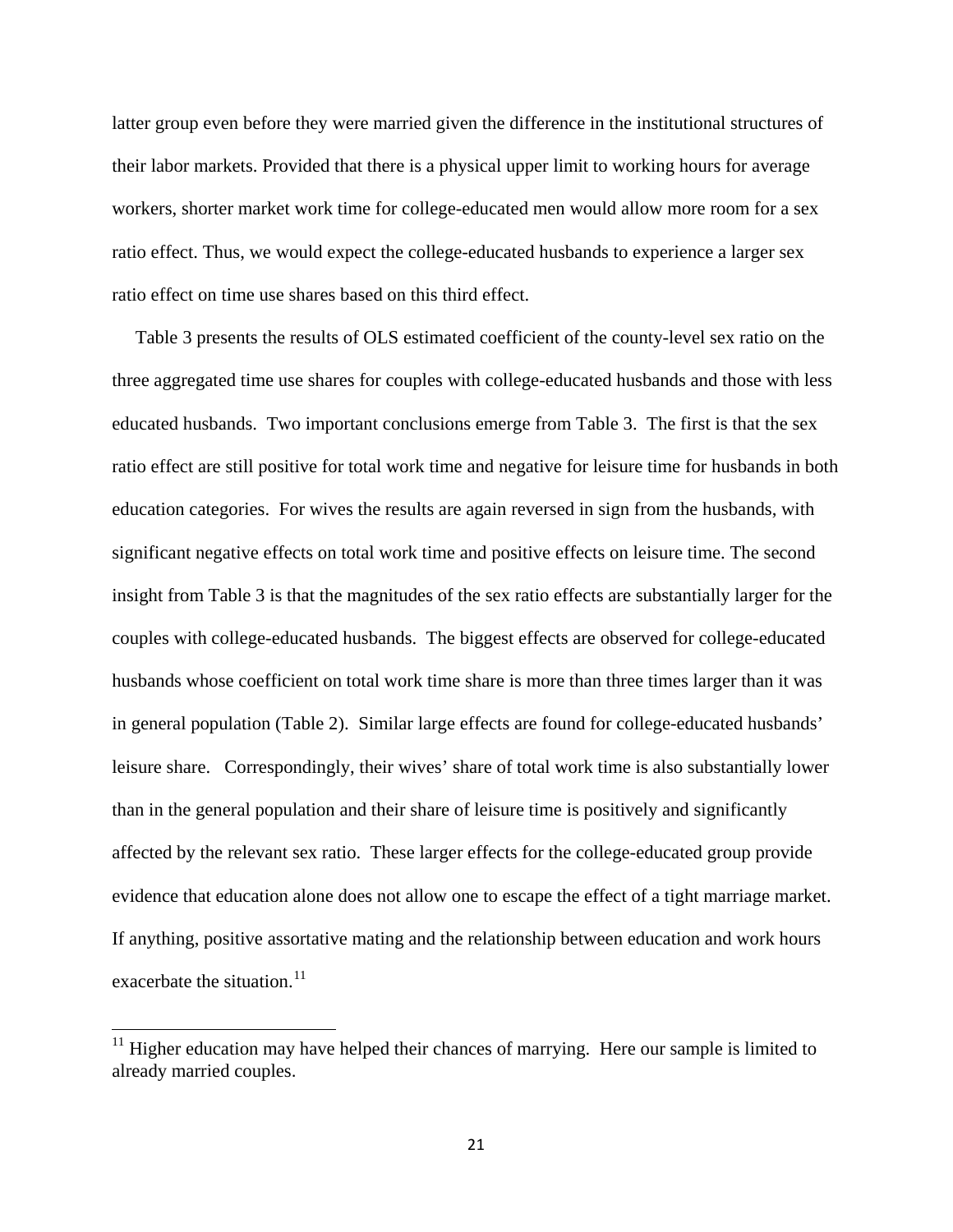# *5.4: The Effect of the Sex Ration of Age Difference of Husbands and Wives*

 We argued above that age difference between husband and wife could be expected to be a function of the tightness of the marriage market. In Table 4 we present results of the estimation of equation 2. Column 1 differs from column 2 only in the inclusion of the husband's educational dummies in column 2. The results show that higher sex ratios when the husband was 20 do lead to a larger spousal age difference. Specifically, if the sex ratio increases by one standard deviation (0.1), the spousal age difference is predicted to increase by 0.3764 (3.764\*0.1), which is about 10 percent of average age difference.

 Controlling for the level of the husband's education as is done in column 2 we find that those husbands with no education (the omitted category) or primary education only have the smallest spousal age gap, while those with education higher than primary school all have approximately three quarters of a year larger of an age gap. Comparing columns 1 and 2 we find that controlling for the husband's education level leaves the county-level sex ratio effect virtually unchanged.

 That age differences between spouses are affected by county-level sex ratios is independent evidence of the importance of general marriage market conditions on individuals' choices in marriage. It is also evidence that individuals respond to competition in the marriage market by changing their set of potential partners. Using narrowly defined sex ratios, especially those with fixed age gaps between men and women, will miss some of the effect of sex ratio imbalance on peoples' choices.

# **Section 6: Robustness Checks**

 So far we have used the sex ratio for a wide cohort aged 15-49 when the husband was 20 years old. When hundreds of thousands of Mainland Chinese male immigrants flooded into the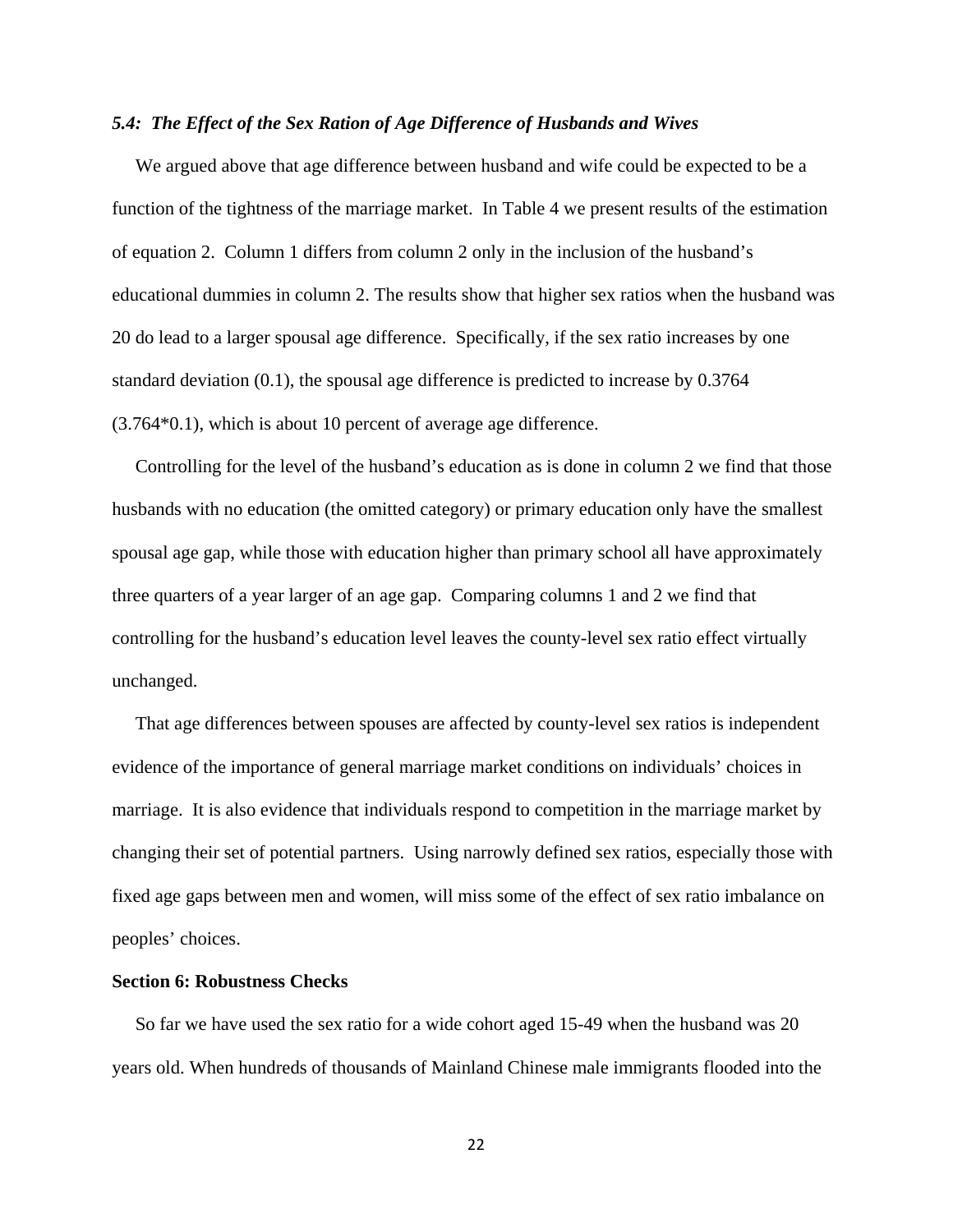marriage market after the marriage ban was removed in 1959, many were already in their 30s or 40s. These men had to look for younger wives as most women their own age were already married. The age gap of partners in a first marriage exceeded more than five years by 1970. Table 4 above showed that the age gap grew during this period of the most intense shortage of marriageable women. As such, one may question whether the ratio of men to women in the same age range, specifically 15-49, accurately reflects the actual supply and demand situation in the Taiwanese marriage market. As a robustness check, we repeated the regressions in Table 2 with an alternative sex ratio — the county-level ratio of men aged 20-49 to women 15-44 years old. As shown in Panels A and B of Table 5, the basic results still hold. The coefficients on the sex ratio for the share of total work time and leisure time are significant for the husbands with opposite signs. The signs are reversed for the wives and the magnitudes of the coefficients are quite similar between husbands and wives. For wives again only the effect of sex ratios on total work share is significant.

 In addition, in Table 2 we used the county-level sex ratio when the husband was 20 years old as the marriage market determining sex ratio. Perhaps 20 is a bit young for making marital market relevant decisions. In Panels C and D of Table 5, we present the results using sex ratios (symmetric in terms of the men's and women's age range as before) when the husband was 23. Again the results are quite similar to those presented in Table 2.

 Finally, we consider the possibility that while migration to the island was exogenous to the marriage market, internal migration may have been motivated by sex ratios. If men in counties with skewed sex ratios could easily marry women in counties with more normal sex ratios, then the operational sex ratio at the county level would not be a good measure of the actual local marriage market tightness. Such a measurement error could cloud a precise estimation of the true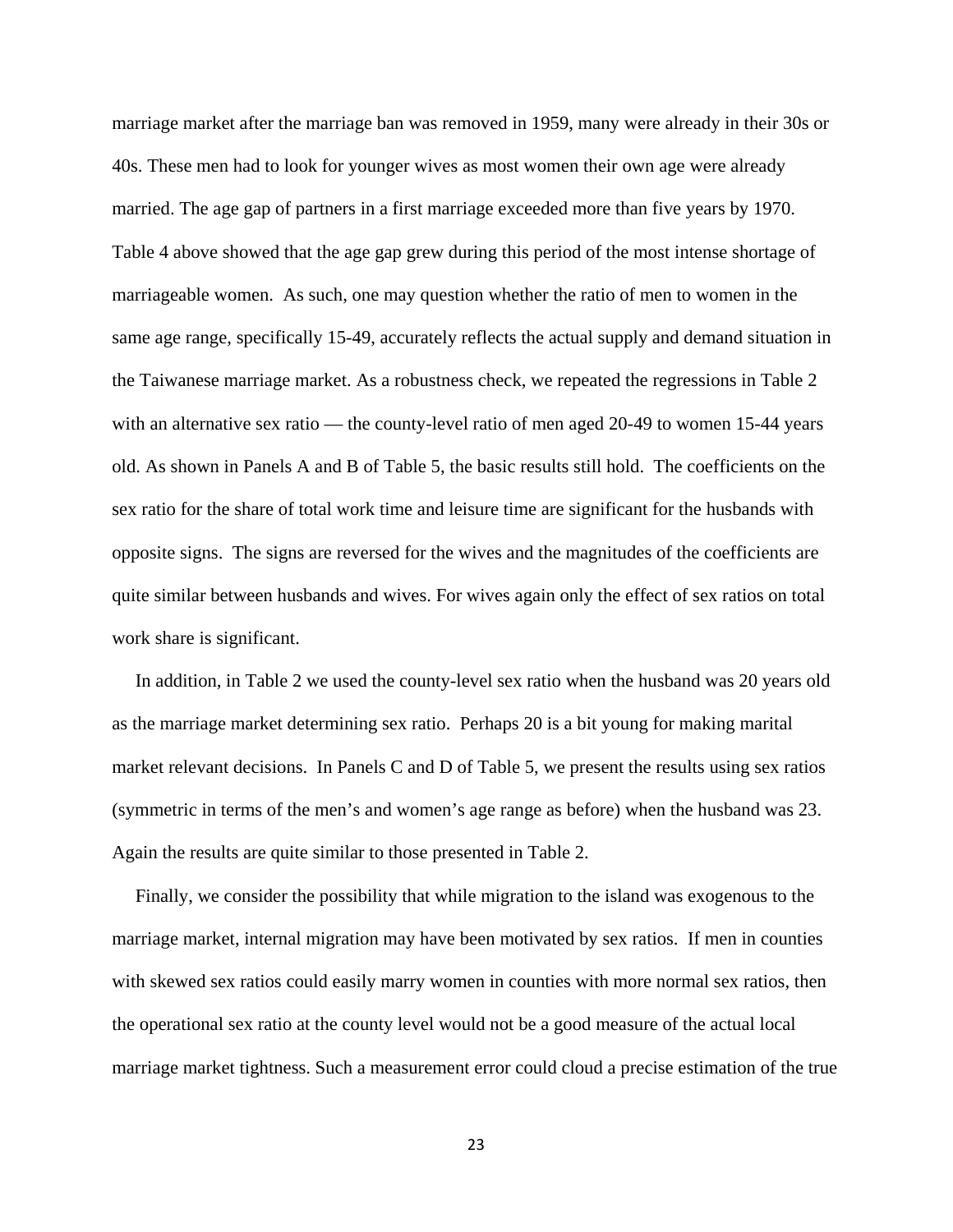impact. Moreover, as explained above, the county-level sex ratios used are partly imputed. The imputation itself could generate other measurement errors.

 To mitigate these endogeneity concerns, we apply an instrument variable approach, originally adopted by Chang and Zhang (2015), as a robustness check. We know that the degree of sex ratio imbalance was largely associated with the number of Chinese men from the Mainland. However, we argue that the initial spatial distribution of Mainland Chinese men was exogenous in a sense that it was mainly determined by political or military concerns as most of the Mainland Chinese men were either soldiers or civil servants who were assigned to take most of the military or public posts in Taiwan under Chiang Kai-Shek's ruling (Lin 2002). We thus use the number of Mainland Chinese at the county level in the 1956 Population Census to measure the initial spatial distribution. Furthermore, since this is the distribution before the marriage ban was lifted in 1959, it is less likely to be influenced by the marriage-driven migration.

 The initial distribution may have caused differential impacts on different birth cohorts who entered the marriage market in different years. We thus interact the number of the county Mainland Chinese men (in log form) with the 10-year cohort dummy indicating birth cohorts of 1940-1949. The choice of the cohort dummy is guided by the timing of the lifting of the marriage ban and the assumption of age 20 as the age when men begin to think about marriage markets.

We report the first-stage estimation results in Table 6. The dependent variable is the county sex ratio when the husband was 20 years old. In both regressions for husbands and wives, the interaction of the instrument with the 1940-1949 cohort dummy is positive and statistically significant. This suggests that compared to the other cohorts, the initial distribution of Mainland Chinese men has a larger and positive effect on the sex ratio for the 1940-1949 cohorts.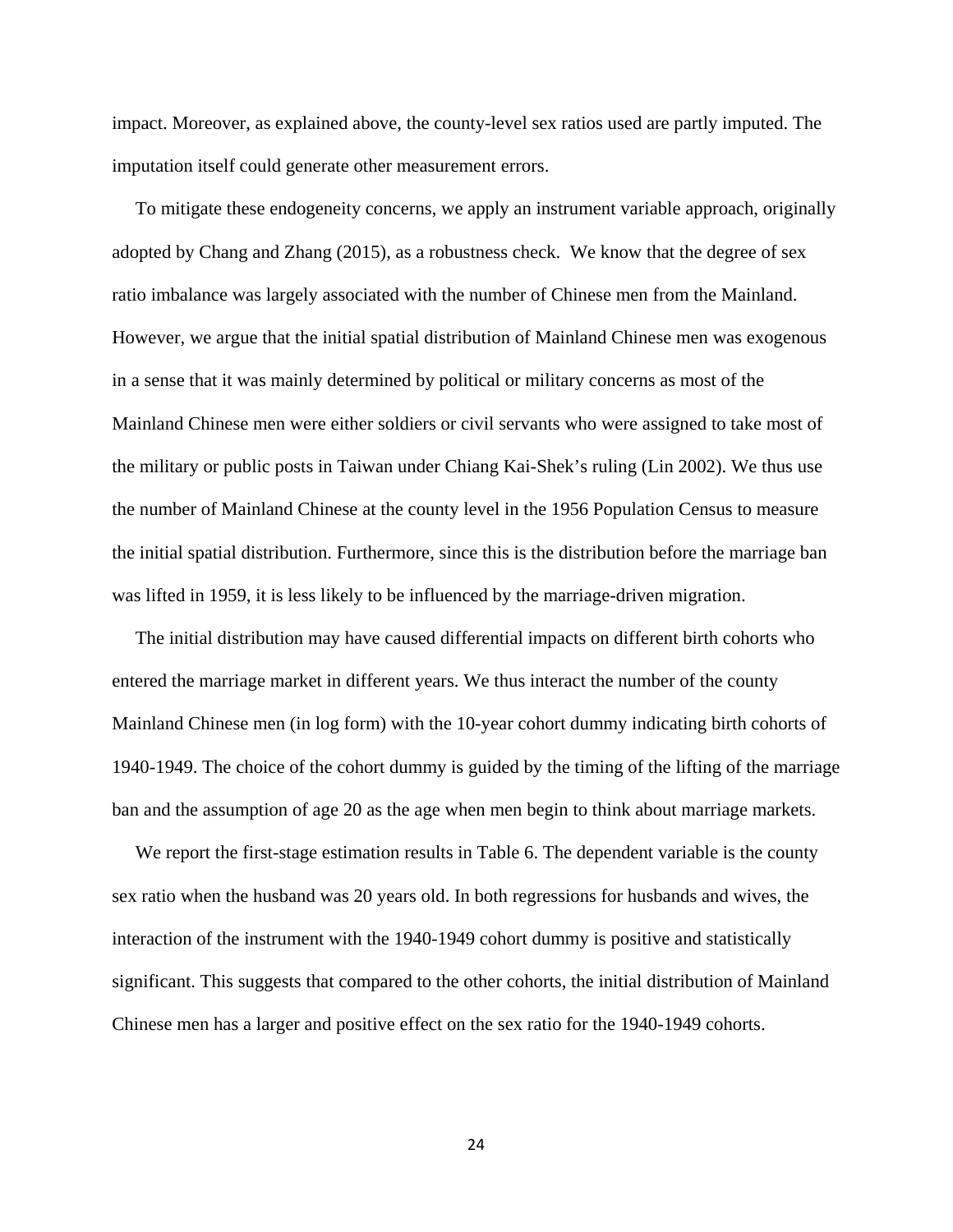Table 7 shows the two-stage least square regression (2SLS) estimations. The coefficient for the sex ratio variable is again significant in the share of total work time for husbands and wives. The coefficient is negative for husband's leisure share and positive for wives though it is only significant for the wives' leisure share. The magnitudes are somewhat larger in absolute value than the OLS estimates in Table 2. The endogeneity tests have rather large p-values for all but the wives' share of total work, suggesting that the OLS and 2SLS estimates are not statistically different except for this one regression. This lack of significance implies that the aforementioned endogeneity concerns probably do not cause much bias provided that the instruments are valid. Overall, the 2SLS estimates show that the sex ratio effects are fairly robust to these endogeneity concerns.

# **Section 7: Conclusion**

 The sex ratio in the local marriage market is a key variable in the Becker (1973) model and continues to play a similar role in alternative economic models of the marriage market offered by Manser and Brown (1980) and McElroy and Horney (1981), and by Browning *et al* (1994) and Chiappori *et al* (2002). Sex ratios offer empirical researchers a source of exogenous variation with which to test the basic economic hypothesis that individuals respond in predictable ways to changes in the underlying market conditions surrounding marriage.

 Since Becker's (1973) model was first published, scores of empirical papers have been written analyzing the effect of variation in the sex ratio on marriage-related outcomes. The set of marriage-related outcomes is quite large, from marriage rates, age at marriage and age gaps in marriage, to women's labor market behavior, to proxies for relative bargaining power within the household, such as women's outcomes, joint decision making on household consumption, and children's outcomes. We have argued that the share of couple's leisure time and couple's total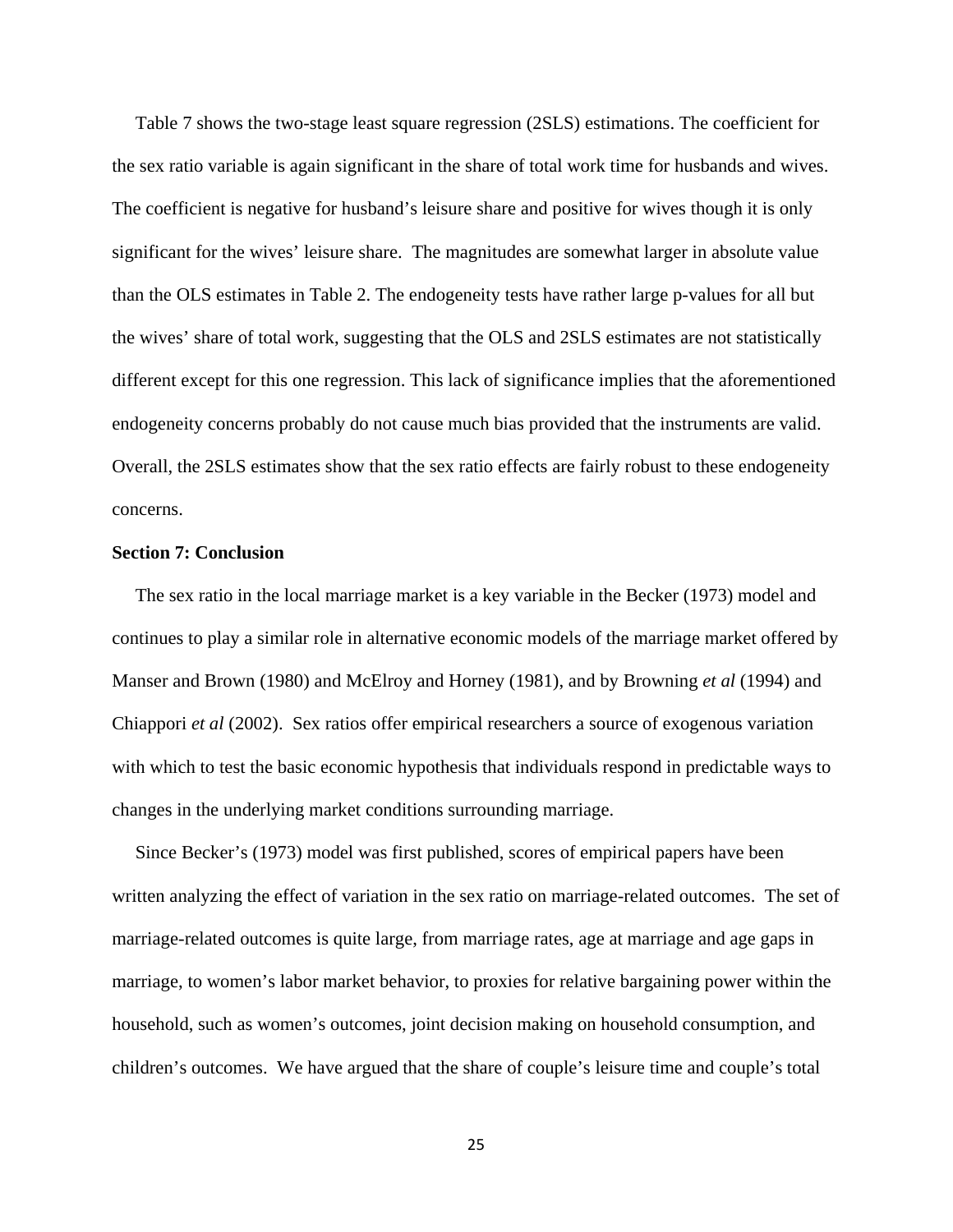work time are more direct lens through which to observe the effect of sex ratios on the sharing of the gains from marriage or bargaining power within marriage.

 We test the hypotheses that the share of the couple's leisure time enjoyed by the husband (wife) will decrease (increase) and his (her) share of the couple's total work time (employment time, commuting time and home production time) will increase (decrease) when sex ratios are high. Using time diary data from Taiwan collected in the 1987, 1990, and 1994 we find strong support of the overarching hypothesis that sex ratios matter. Taiwanese men and women, during the time period represented by the marriages of a sample of couples with husbands between ages 25 and 64 in 1987-1994, experienced vastly varying sex ratios with highs well above average because of male-centric immigration in 1949 and a subsequent military marriage ban until 1959. The empirical results show that higher sex ratios increase husbands' share of total work time and reduce their share of leisure time. Similarly, higher sex ratios are shown to lower wives' share of total work time and increase their share of leisure time though the effect for women is often measured less precisely. In addition, the age gap between husbands and wives increased with a higher county-level sex ratio. College-educated men in Taiwan are found to have experienced an even larger sex ratio effect and do a substantially higher share of the total work within the couple than less educated men when faced with the same county-level sex ratio, providing evidence that the sex ratio is more binding in thinner markets or for populations not working near the physical maximum of work hours.

 Finally, these sex ratio effects on shares of couple's time were shown to be robust to alternative ways of measuring the county-level sex ratio. IV estimates were also offered which would be appropriate if the county-level fixed effects used in the other models were not sufficient to control for the potential endogeneity of county-level sex ratios with the marriage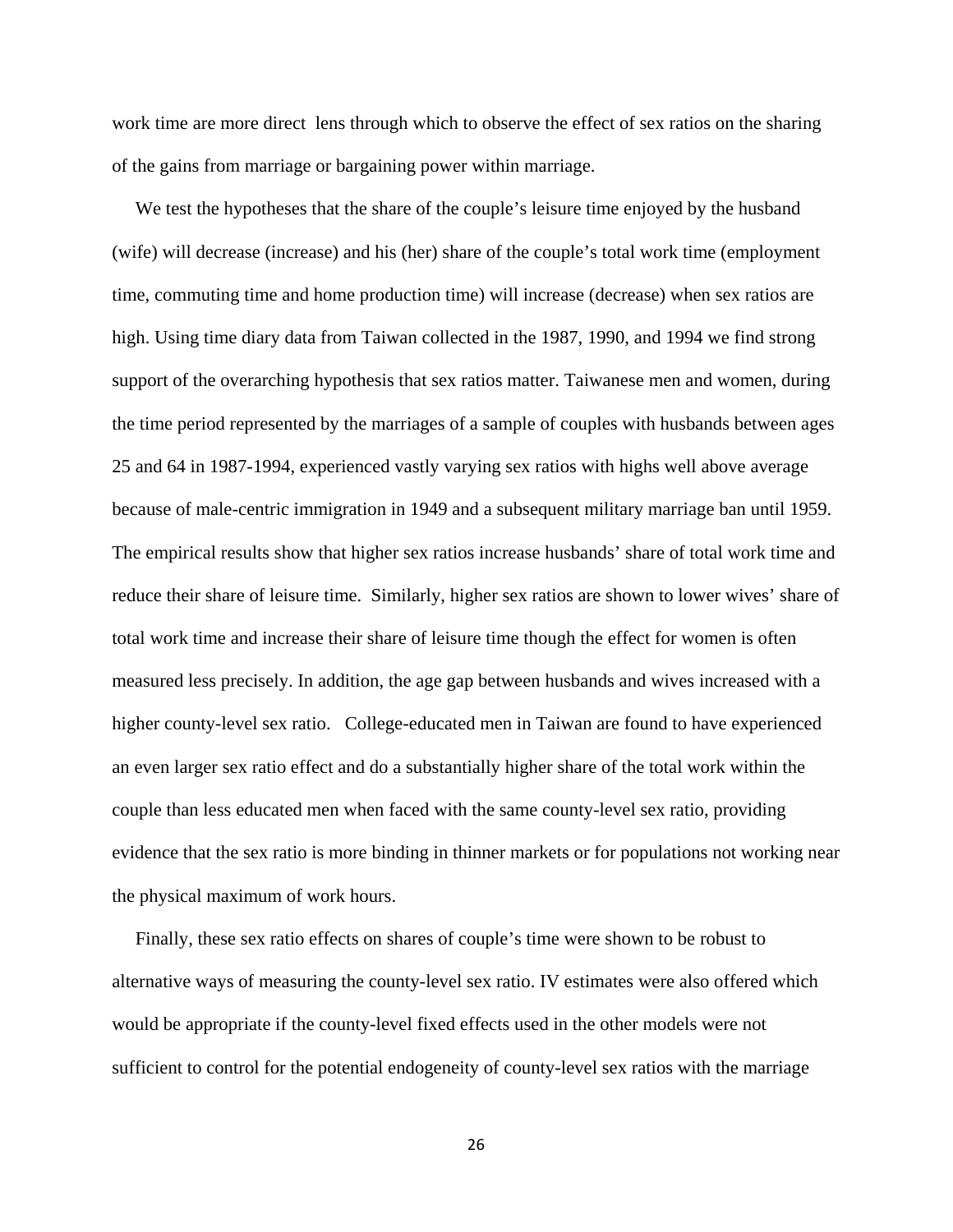market. The spatial distribution of the sex ratio of native Taiwanese men in Figure 2 suggests that endogeneity should not be a large concern. The IV results confirm this observation with the insignificance of three out of four endogeneity tests and the qualitative similarity of the results in terms of the signs of the sex ratio effect from the IV model to those from the OLS estimation.

 It is humbling for us as humans to recognize that not everything is under our control. Just as birth cohort effects have been shown repeatedly to matter in one's life course, it appears that so too do marriage cohorts. While we can try to change our competitiveness within the marriage marketplace, all participants have equal incentives to do so and thus bidding wars ensue. Perhaps, in the end, this explains why we have created notions of fairness, to reduce the competition and even the playing field so that one's fortune will be less variable than the sex ratios may be.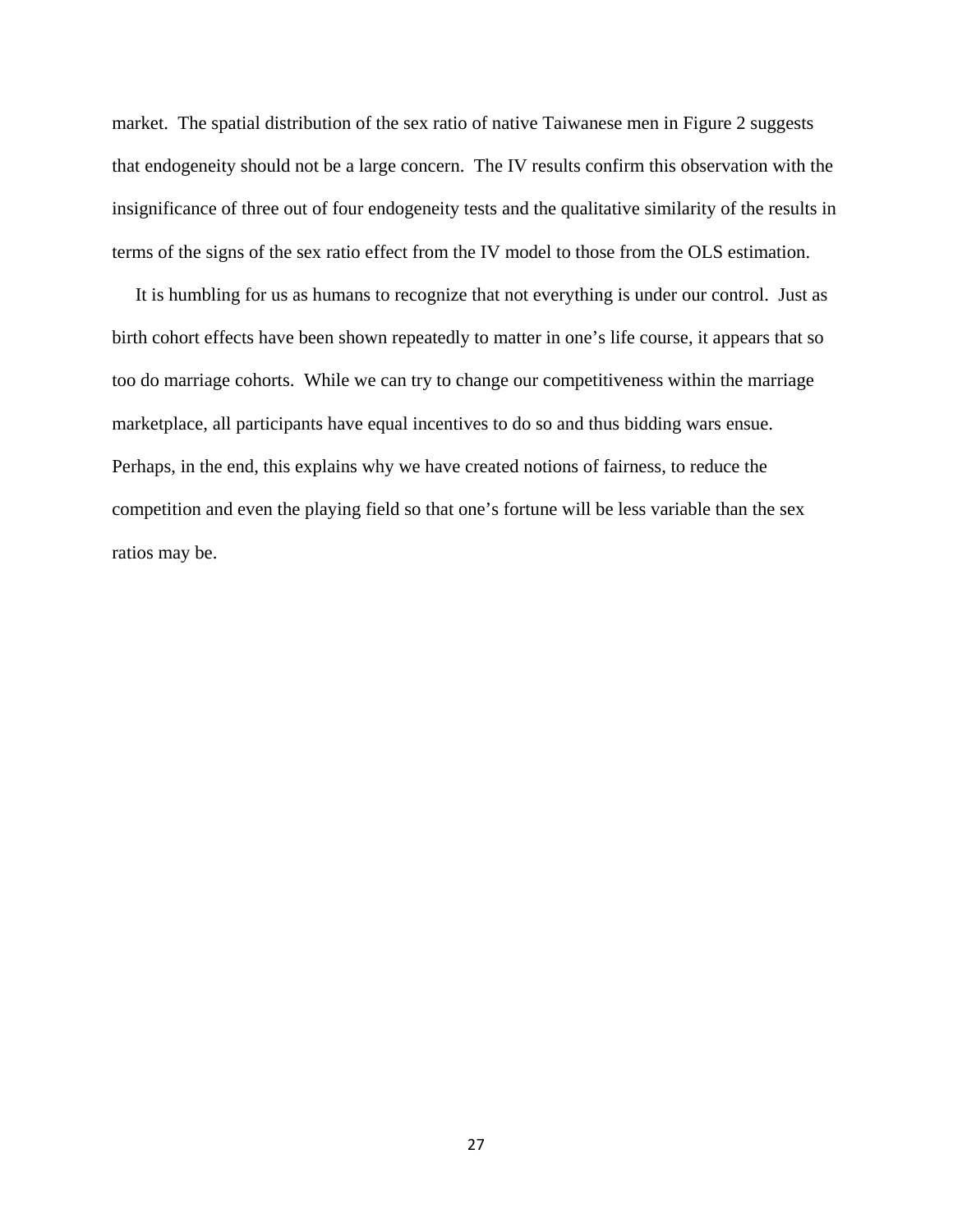## **REFERENCES**

- Amuedo-Dorantes, C., & Grossbard, S. (2007). Cohort-level Sex Ratio Effects on Women's Labor Force Participation. *Review of Economics of the Household*, 5(3), 249-278.
- Angrist, J. (2002). How Do Sex Ratios Affect Marriage and Labor Markets? Evidence from America's Second Generation. *Quarterly Journal of Economics*, 117, 997-1038.
- Barclay, G. W. (1954). *Colonial Development and Population in Taiwan*. Princeton, NJ: Princeton University Press.
- Becker, G. (1973). A Theory of Marriage: Part I. *Journal of Political Economy*, 81(4), 813-846.
- Becker, G. (1981). *A Treatise on the Family*. Cambridge, MA: Harvard University Press.
- Bergstrom, T. & Bagnoli, M. (1993). Courtship as a Waiting Game. *Journal of Political Economy*, 101(1), 185-202.
- Bergstrom, T. & Schoeni, R. (1996). Income Prospects and Age-at-Marriage. *Journal of Population Economics*, 9(2), 115-130.
- Bittman, M., England, P., Sayer, L., Folbre, N. & Matherson, G. (2003). When Does Gender Trump Money? Bargaining and Time in Household Work. *American Journal of Sociology*, 109(1), 186-214.
- Burda, M., Hamermesh, D., & Weil, P. (2013). Total Work and Gender: Facts and Possible Explanations. *Journal of Population Economics*, 26(1), 239-261.
- Chang, S. (2013). Civil War, Marriage Ban, and Sex Ratio: Impute the Prime-Age Sex Ratio in Post-War Taiwan Using Censored Data. *Asian Population Studies*, 9(1), 1-18.
- Chang, S. & Zhang, X. (2015). Mating Competition and Entrepreneurship: Evidence from a Natural Experiment in Taiwan. *Journal of Economic Behavior and Organization,* 116, 292-309.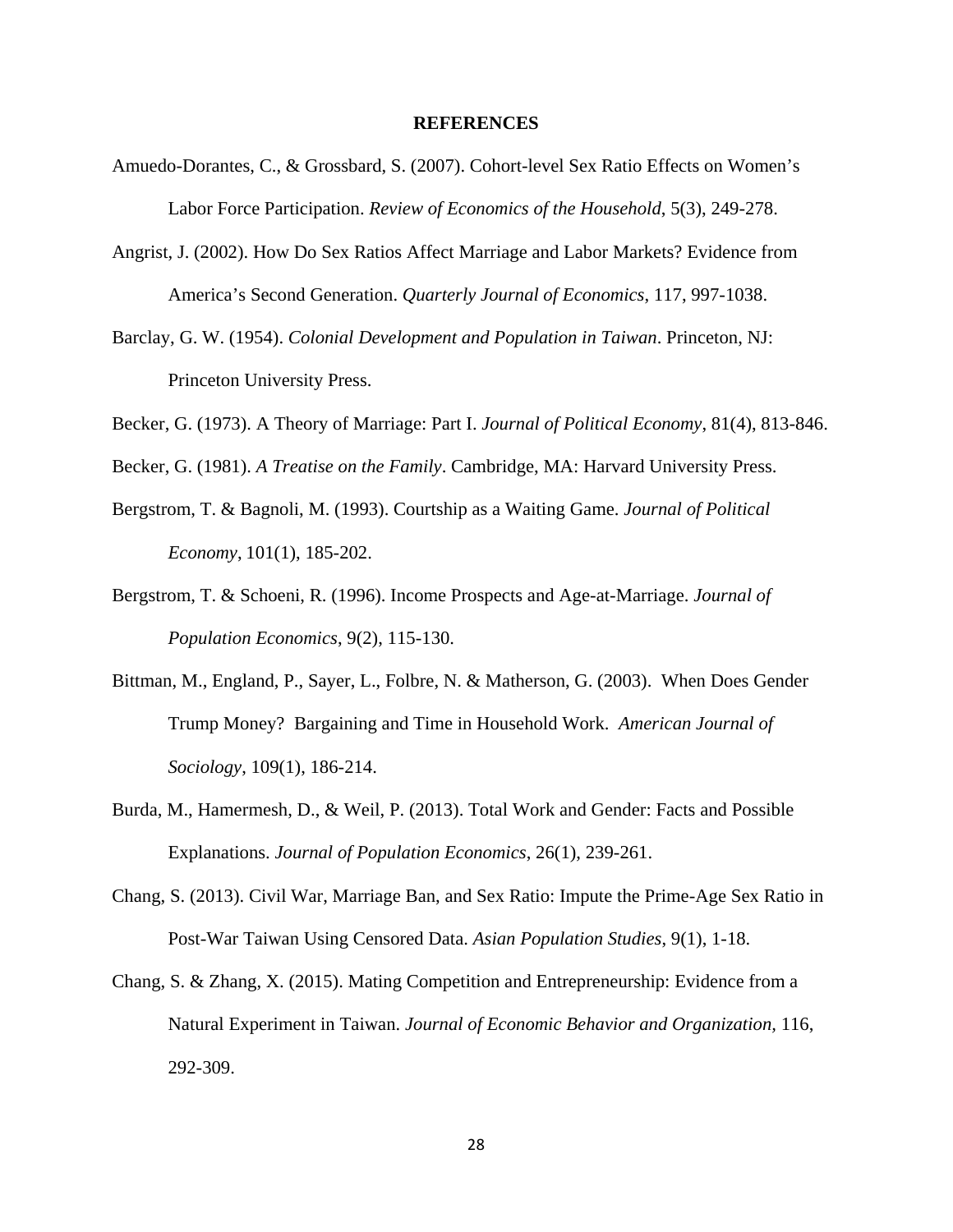- Chen, K.-J., & Yeh, T.-F. (1982). Changes of Age Composition in Taiwan, 1905-1979. *National Taiwan University Journal of Population Studies*, 6, 99-114. (In Chinese)
- Chiappori, P.-A., Fortin, B., & Lacroix, G. (2002). Marriage Market, Divorce Legislation, and Household Labor Supply. *Journal of Political Economy*, 110(1), 37-72.
- Choo, E. & Siow, A. (2006). Who Marries Whom and Why. *Journal of Political Economy*, 114(1), 175-201.
- Connelly, R. & Kimmel, J. (2009a). Spousal Economic Factors in ATUS Parents' Time Choices. *Social Indicator Research*, 93, 147-152.
- Connelly, R. & Kimmel, J. (2009b). Spousal Influences on Parents' Non-Market Time Choices. *Review of Economics of the Household*, 7(4), 361-394.
- Connelly, R. & Kimmel, J. (2015). If You Are Happy and You Know It: How Do We Really Feel about Child Caregiving? *Feminist Economics,* 21(1), 1-34.
- Connelly, R. & Kimmel, J. (2014). Unpaid Time Use by Gender and Family Structure. In E. Redmount (Ed.), *The Economics of the Family: How the Household Affects Markets and Economic Growth* (pp. 67-114). Santa Barbara, CA: ABC-CLIO.
- Edlund, L., Liu, E., & Liu, J.-T. (2013). Beggar-Thy-Women: Domestic Responses to Foreign Bride Competition, the Case of Taiwan. Unpublished paper.
- Edlund, L., Li, H., Yi, J. & Zhang, J. (2013). Sex Ratios and Crime: Evidence from China. *Review of Economics and Statistics*, 95(5), 1520–1534.
- Francis, A. (2011). Sex Ratios and the Red Dragon: Using the Chinese Communist Revolution to Export the Effect of the Sex Ratio on Women and Children in Taiwan. *Journal of Population Economics*, 24, 813-837.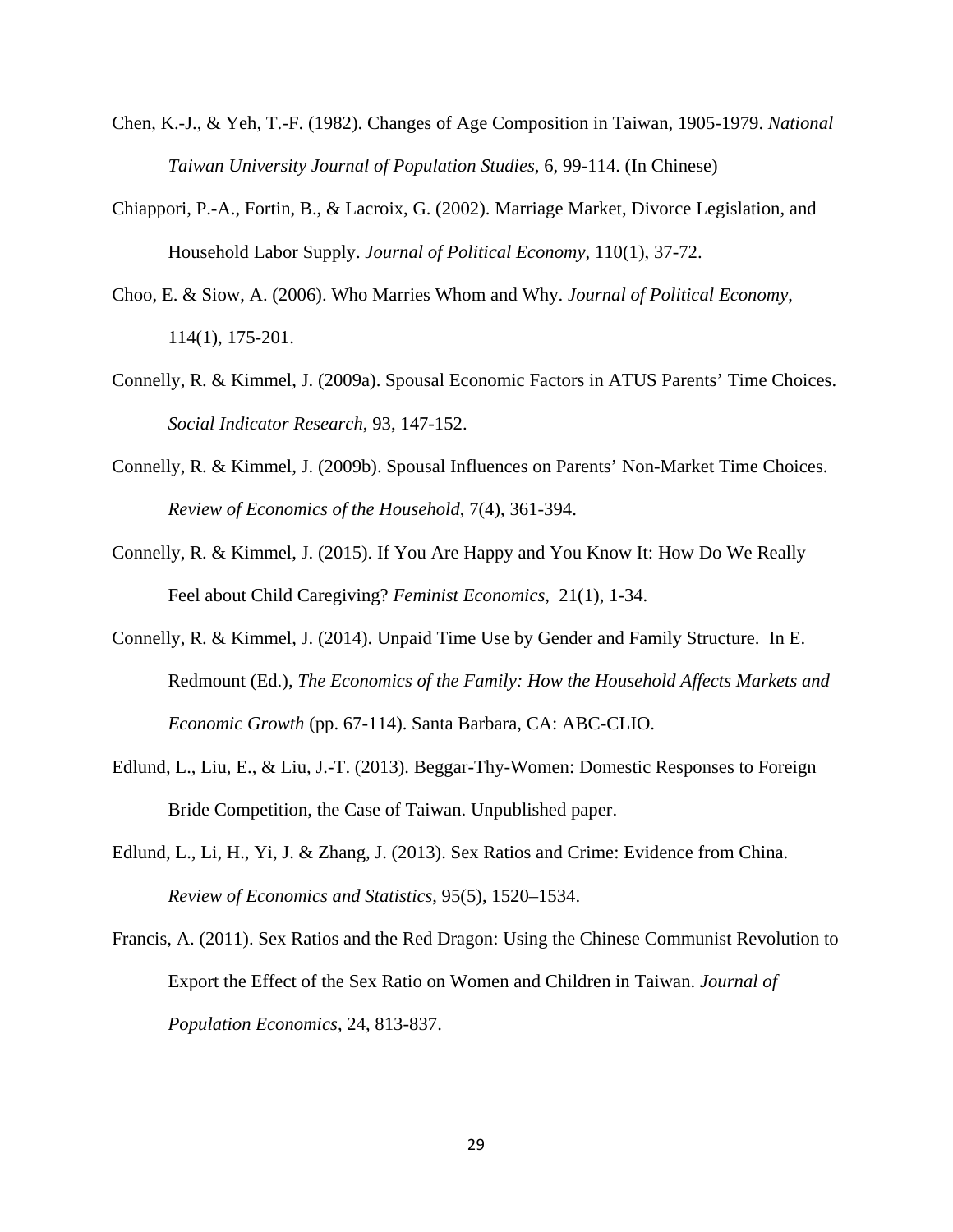- Freidberg, L. & Webb, A. (2005). The Chore Wars: Household Bargaining and Leisure Time. Unpublished paper.
- Fuwa, M. (2004). Macro-level Gender Inequality and the Division of Household Labor in 22 Countries. *American Sociological Review*, 69(6), 751–767.
- Geist, C. (2005). The Welfare State and the Home: Regime Differences in the Domestic Division of Labour. *European Sociological Review*, 21(1), 23–41.
- Frank, R. (2011). *The Darwin Economy: Liberty, Competition, and the Common Good.*  Princeton, NJ: Princeton University Press.
- Grossbard-Shechtman, S. (1984). A Theory of Allocation of Time in Markets for Labour and Marriage. *Economic Journal*, 94, 863-82.
- Grossbard-Shechtman, S. (1993). *On the Economics of Marriage*. Boulder CO: Westview Press.
- Gupta, N. & Stratton, L. (2010). Examining the Impact of Alternative Power Measures on Individual Time Use in American and Danish Couple Households. *Review of Economics of the Household*, 8(3), 325-343.
- Harknett, K. (2008). Mate Availability and Unmarried Parent Relationships. *Demography*, 45(3), 555-571.
- Hersch, J. & Stratton, L. (1994). Housework, Wages, and the Division of Housework Time for Employed Spouses. *The American Economic Review, Papers and Proceedings*, 84(2), 120–125.
- Ho, S. (1978). *Economic Development of Taiwan: 1860-1970*. New Haven, CT: Yale University Press.
- Jacoby, N. (1967). *U.S. Aid to Taiwan: A Study of Foreign Aid, Self-Help, and Development*. New York: F. A. Praeger.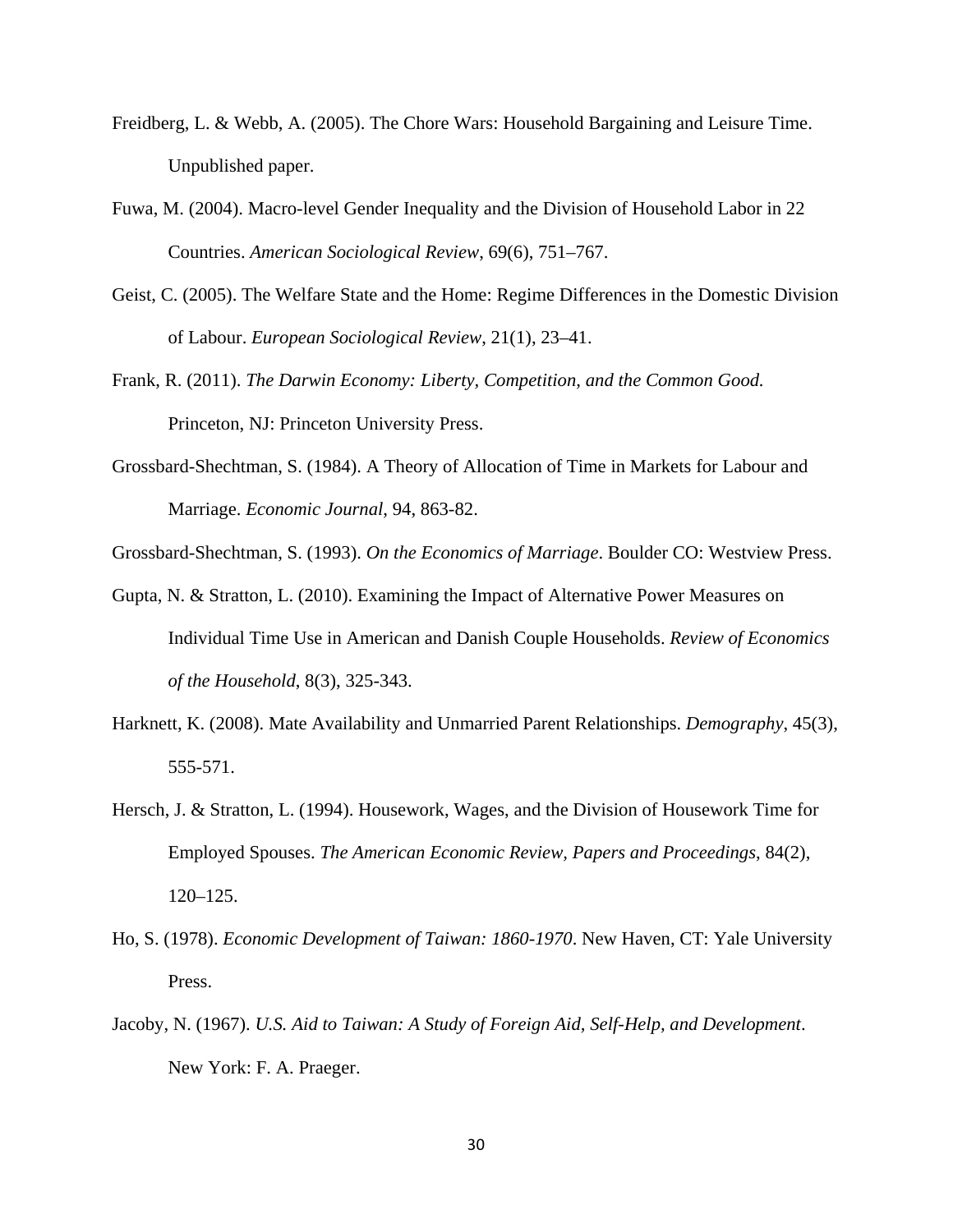- Kan, M. Y. (2008). Does Gender Trump Money? Housework Hours of Husbands and Wives in Britain. *Work, Employment, Society*, 22(1), 45-66.
- Kovács, B. & Bálint, L. (2014). Explaining Sleep Time Hungarian Evidences. *Electronic International Journal of Time Use Research*, dx.doi.org/10.13085/eIJTUR.11.1.43-56.
- Lin, S.-W. (2002). The Transition of Demographic Sexual Structure in Taiwan: 1905-2000. *National Chengchi University Journal of Sociology*, 33 (2002), 91-131. (In Chinese)
- Liu, K.-C. (1986). *Population Growth and Economic Development in Taiwan*. Taipei, Taiwan: Linking Books. (In Chinese)
- Manser, M. & Brown, M. (1980). Marriage and Household Decision-Making: A Bargaining Analysis. *International Economic Review*, 21(1), 31–44.
- McElroy, M., & Horney, M. J. (1981). Nash-Bargaining and Household Decisions: Towards a Generalization of the Theory of Demand. *International Economic Review*, 22(2), 333– 349.
- Porter, M. (2014). How Do Sex Ratios in China Influence Marriage Decisions and Intra-Household Resource Allocation? Online *Review of Economics of the Household,*  http://link.springer.com /article/10.1007/s11150-014-9262-9/fulltext.html.
- Stopnitzky, Yaniv. (2012). The Bargaining Power of Missing Women: Evidence from a Sanitation Campaign in India. Unpublished paper available at *SSRN 2031273*.
- Stratton, L. (2012). The Role of Preferences and Opportunity Costs in Determining the Time Allocated to Housework. *American Economic Review*, 102(3), 606-11.
- Strober, P. (2013). Maternal Labor Market Return and Domestic Work after Childbirth in Britain and Germany. *Community, Work and Family*, 16(3), 307-326.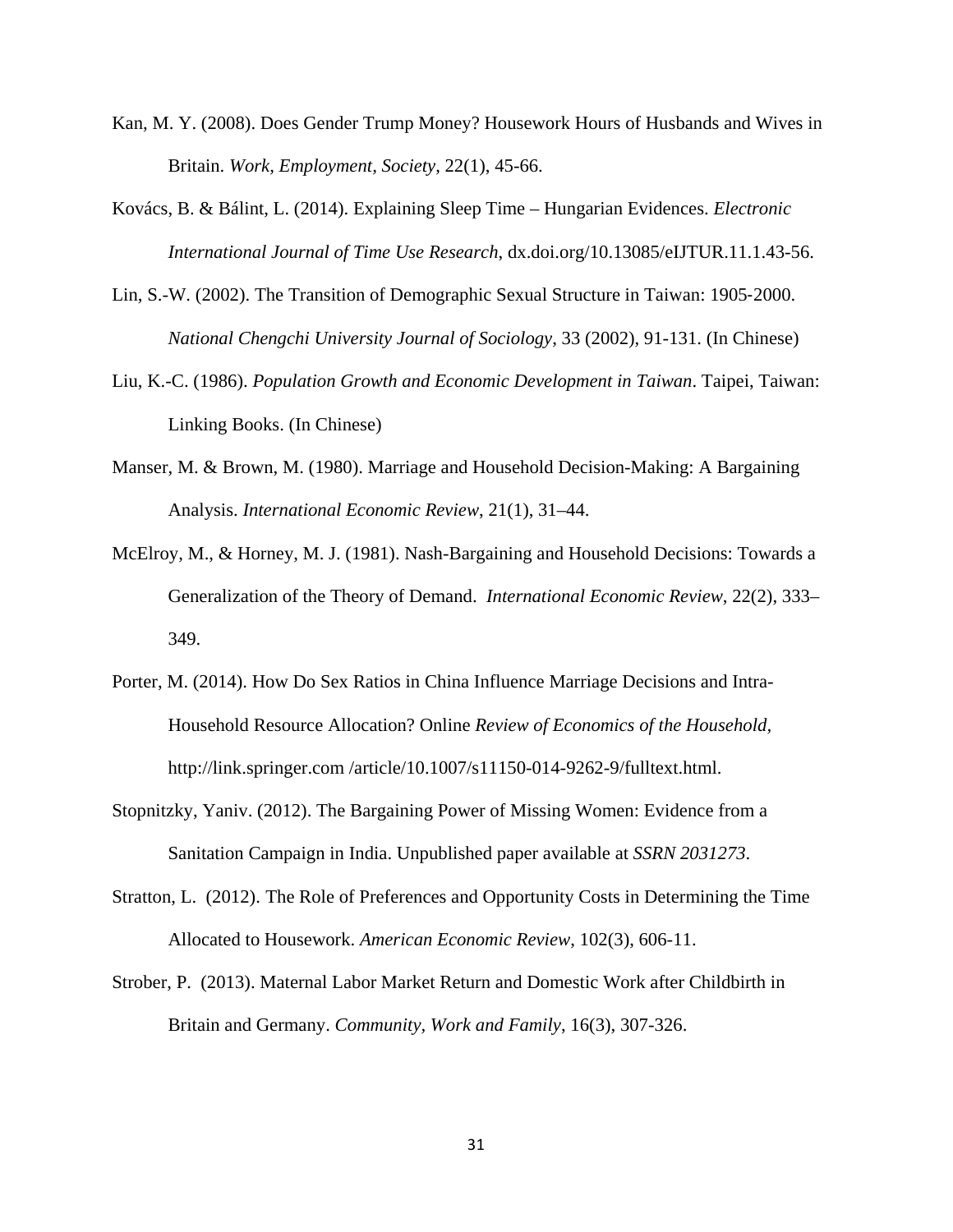- Tsai, W.-J. (2011). Imbalanced Sex Ratios, Marriage Opportunities and Labor Market Outcomes: A Natural Experiment Based on Chinese Migration in the late 1940s. *Taiwan Economic Review*, 39, 511-540. (In Chinese)
- Zhang, J. (1995). Do Men with Higher Wages Marry Earlier or Later? *Economics Letters*, 49(2), 193-196.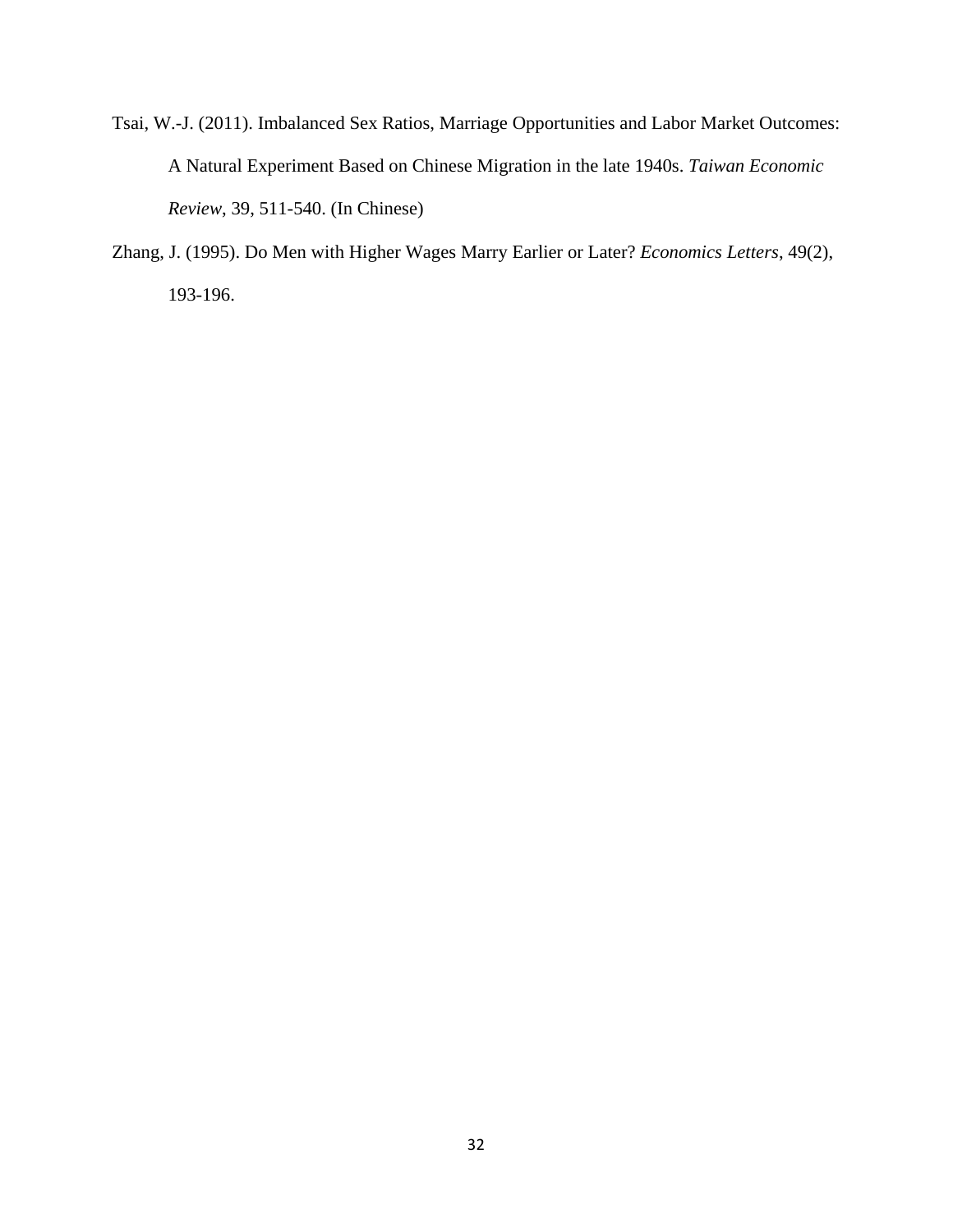

*Notes*: Prime-age sex ratio is defined as the number of men per women for ages 15–49; marriage rate is the percentage of married women among all women who are at least 15 years old. *Sources*: Prime-age sex ratio is derived from the authors' own calculation; women marriage rates are from various *Taiwan Demographic Fact Books* published by the Ministry of Interior, Taiwan.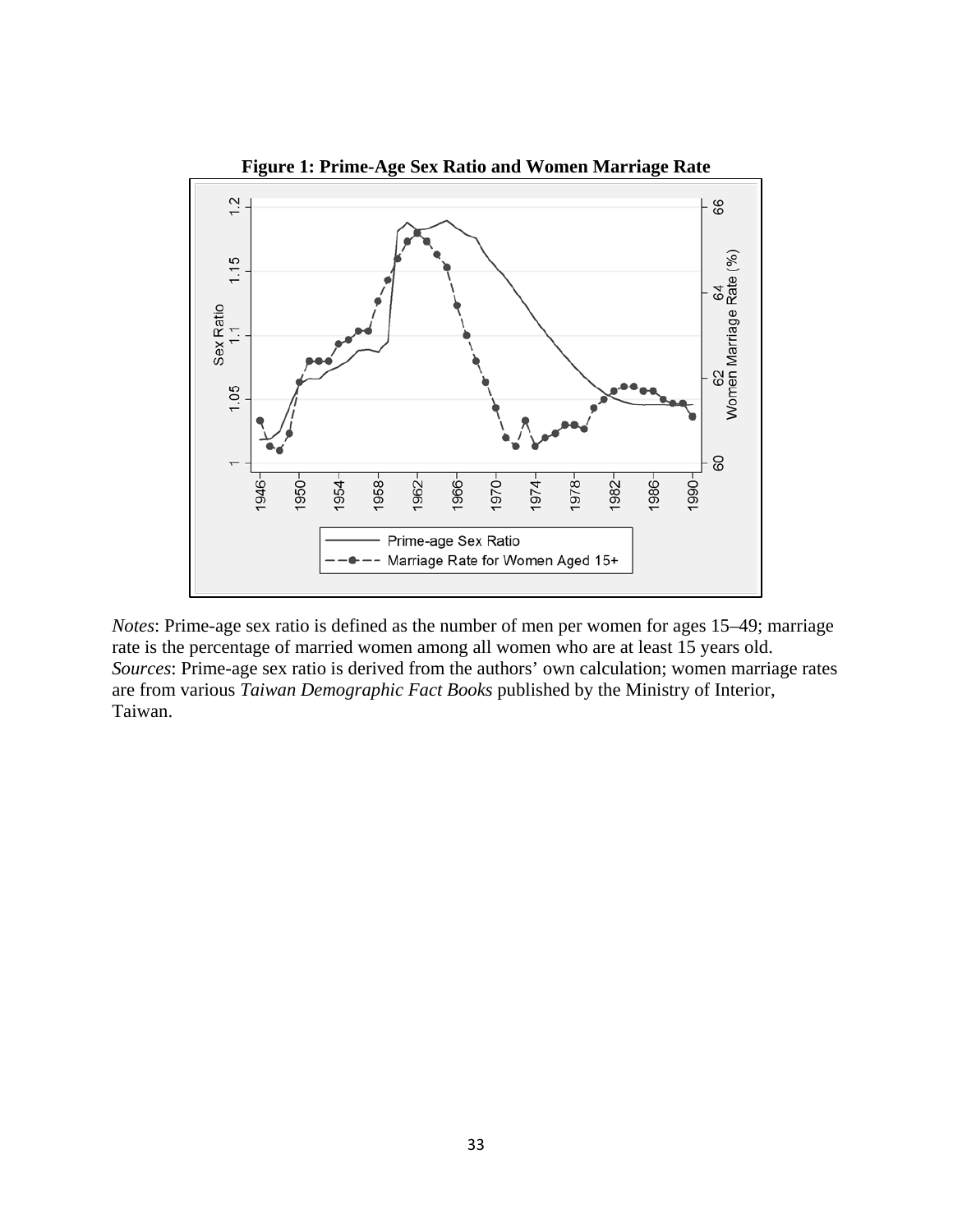

**Figure 2: County Sex Ratios for Mainland Chinese and Native Taiwanese in 1956 and 1966 Panel A: Mainland Chinese**

*Notes*: County sex ratios include both the civilian and institutionalized populations. *Sources*: 1956 and 1966 Taiwan Population Census, Directorate-General of Budget, Accounting and Statistics, Executive Yuan, R.O.C. (Taiwan)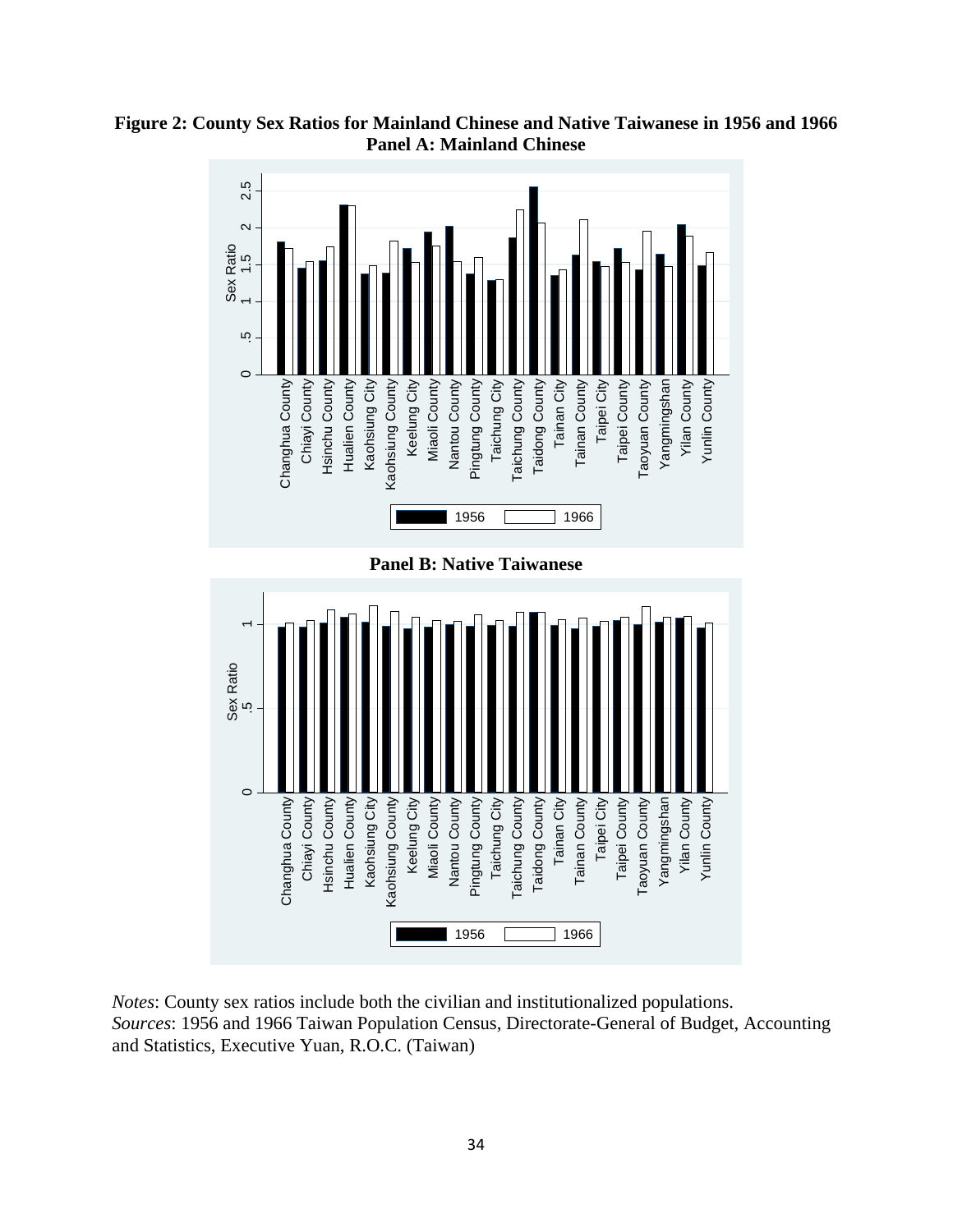| <b>Table 1. Summary Statistics</b>  |         |           |        |           |
|-------------------------------------|---------|-----------|--------|-----------|
|                                     | (1)     |           | (2)    |           |
|                                     | Husband |           | Wife   |           |
|                                     | Mean    | <b>SD</b> | Mean   | <b>SD</b> |
| Maintenance time share              | 0.499   | 0.033     | 0.501  | 0.033     |
| Total work time share               | 0.501   | 0.143     | 0.499  | 0.143     |
| Leisure time share                  | 0.507   | 0.159     | 0.493  | 0.159     |
| Age                                 | 44.51   | 10.11     | 40.73  | 9.990     |
| Age difference b/w husband and wife | 3.78    | 4.48      | 3.78   | 4.48      |
| Education                           |         |           |        |           |
| $(1)$ No schooling                  | 0.065   | 0.247     | 0.177  | 0.382     |
| (2) Primary                         | 0.449   | 0.497     | 0.470  | 0.499     |
| $(3)$ Junior                        | 0.163   | 0.370     | 0.134  | 0.341     |
| $(4)$ Senior                        | 0.192   | 0.394     | 0.158  | 0.365     |
| $(5)$ College & above               | 0.130   | 0.337     | 0.060  | 0.238     |
| Sex ratio when husband was 20       | 1.118   | 0.101     | 1.118  | 0.101     |
| Worked last week                    | 0.961   | 0.194     | 0.492  | 0.500     |
| Diary taken at weekends             | 0.603   | 0.489     | 0.604  | 0.489     |
| Diary taken on a non-rainy day      | 0.662   | 0.473     | 0.661  | 0.473     |
| Survey year                         |         |           |        |           |
| 1987                                | 0.458   | 0.498     | 0.458  | 0.498     |
| 1990                                | 0.309   | 0.462     | 0.309  | 0.462     |
| 1994                                | 0.233   | 0.423     | 0.233  | 0.423     |
| Observations                        | 18,134  |           | 18,134 |           |

*Notes*: Time shares are ratios of either husband's or wife's time to the sum of the couple time in each time category. Sex ratios are evaluated at county level. Education difference is the difference in education categories.

*Data source:* Taiwan Time Use Survey 1987, 1990, 1994, Directorate-General of Budget, Accounting and Statistics, Executive Yuan, R.O.C. We restrict the sample to couples with husband as the household head aged between 25 and 64. The analysis sample consists of 8,312 couples in 1987, 5,599 couples in 1990, and 4,223 couples in 1994.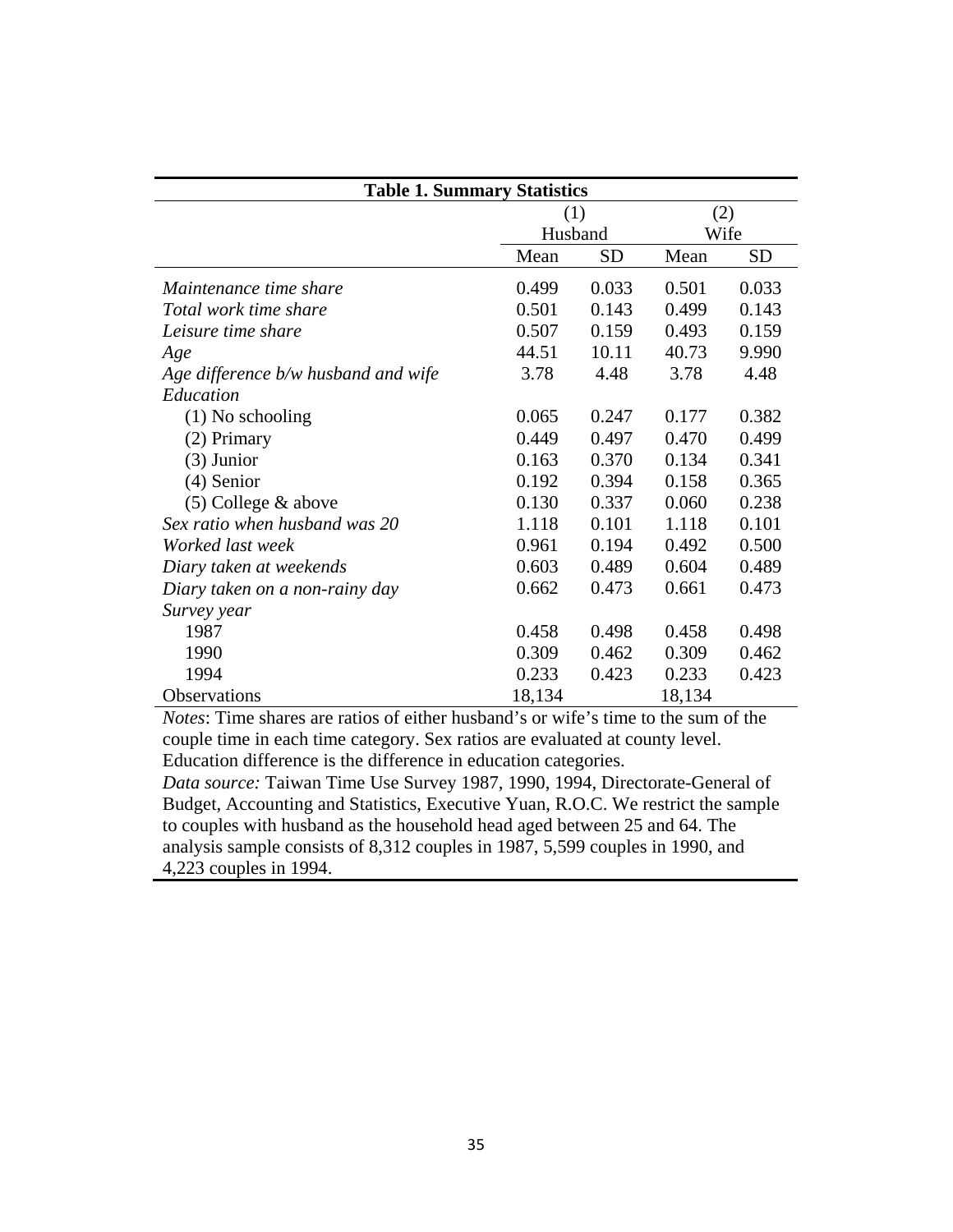| Table 2. OLS Estimates of the Sex Ratio Effect on Time Shares |                                  |                 |                |
|---------------------------------------------------------------|----------------------------------|-----------------|----------------|
|                                                               |                                  | (2)             | $\mathfrak{I}$ |
|                                                               | Maintenance time                 | Total work time | Leisure time   |
|                                                               | Panel A: Share of Husband's Time |                 |                |
| Sex ratio                                                     | 0.0009                           | $0.0578***$     | $-0.0388***$   |
|                                                               | (0.21)                           | (5.69)          | $(-3.76)$      |
|                                                               | Panel B: Share of Wife's Time    |                 |                |
| Sex ratio                                                     | $-0.0029$                        | $-0.0430***$    | 0.0179         |
|                                                               | $(-0.84)$                        | $(-3.42)$       | 1.34)          |

*Notes*: Dependent variables are shares of either husband's or wife's time to the sum of the couple's time in each time category. Sex ratios are evaluated at county level when the husband was 20 years old. All regressions additionally control for husband's or wife's age and age squared, a full set of husband's or wife's education dummies, a dummy indicating if the respondent was working last week, if the weather was a nonrainy day and the day was a weekend when the time diary was taken, two dummy variables indicating year 1990 and 1994 and a full set of county dummies and 10-year birth cohort dummies. *t* statistics in parentheses are clustered at county.\*, \*\* and \*\*\* indicates significant at 10%, 5% and 1% respectively.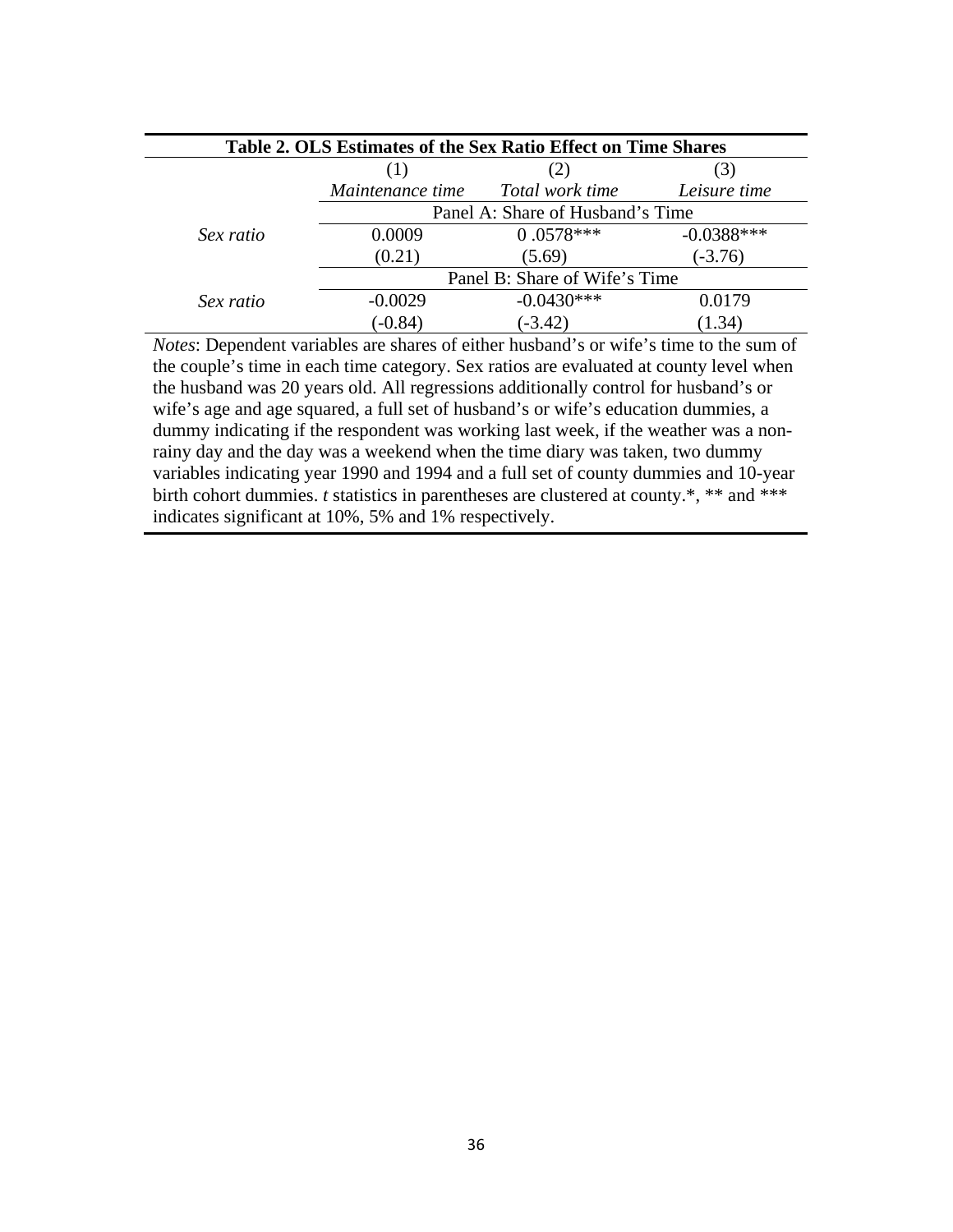| Table 3. Sex Ratio Effect on Time Shares by Husband's Education |                                               |                                            |              |
|-----------------------------------------------------------------|-----------------------------------------------|--------------------------------------------|--------------|
|                                                                 | (1)                                           | (2)                                        | (3)          |
|                                                                 | <i>Maintenance time</i>                       | Total work time                            | Leisure time |
|                                                                 |                                               | <b>Couples with Less Educated Husbands</b> |              |
|                                                                 |                                               | Panel A: Share of Husband's Time           |              |
| Sex ratio                                                       | 0.0028                                        | $0.0383***$                                | $-0.0227*$   |
|                                                                 | (0.71)                                        | (3.04)                                     | $(-1.96)$    |
|                                                                 | Panel B: Share of Wife's Time                 |                                            |              |
| Sex ratio                                                       | $-0.0040$                                     | $-0.0311**$                                | 0.0111       |
|                                                                 | $(-1.17)$                                     | $(-2.28)$                                  | (0.77)       |
|                                                                 | <b>Couples with College Educated Husbands</b> |                                            |              |
|                                                                 | Panel C: Share of Husband's Time              |                                            |              |
| Sex ratio                                                       | $-0.0089$                                     | $0.1788***$                                | $-0.1300***$ |
|                                                                 | $(-0.84)$                                     | (5.35)                                     | $(-3.00)$    |
|                                                                 | Panel D: Share of Wife's Time                 |                                            |              |
| Sex ratio                                                       | 0.0027                                        | $-0.1216***$                               | $0.0712**$   |
|                                                                 | (0.34)                                        | $(-4.61)$                                  | (2.11)       |

*Notes*: Panel A and B use the subsample for husbands whose education is below college and the sample size is 15,770. Panel C and D use the subsample for husbands whose education is college or above and the sample size is 2,364. Sex ratios are evaluated at county level when the husband was 20 years old. All regressions additionally control for husband's or wife's age and age squared, a dummy indicating if the respondent was working last week, if the weather was a non-rainy day and the day was a weekend when the time diary was taken, two dummy variables indicating year 1990 and 1994 and a full set of county dummies and 10-year birth cohort dummies. *t* statistics in parentheses are clustered at county.\*, \*\* and \*\*\* indicates significant at 10%, 5% and 1% respectively.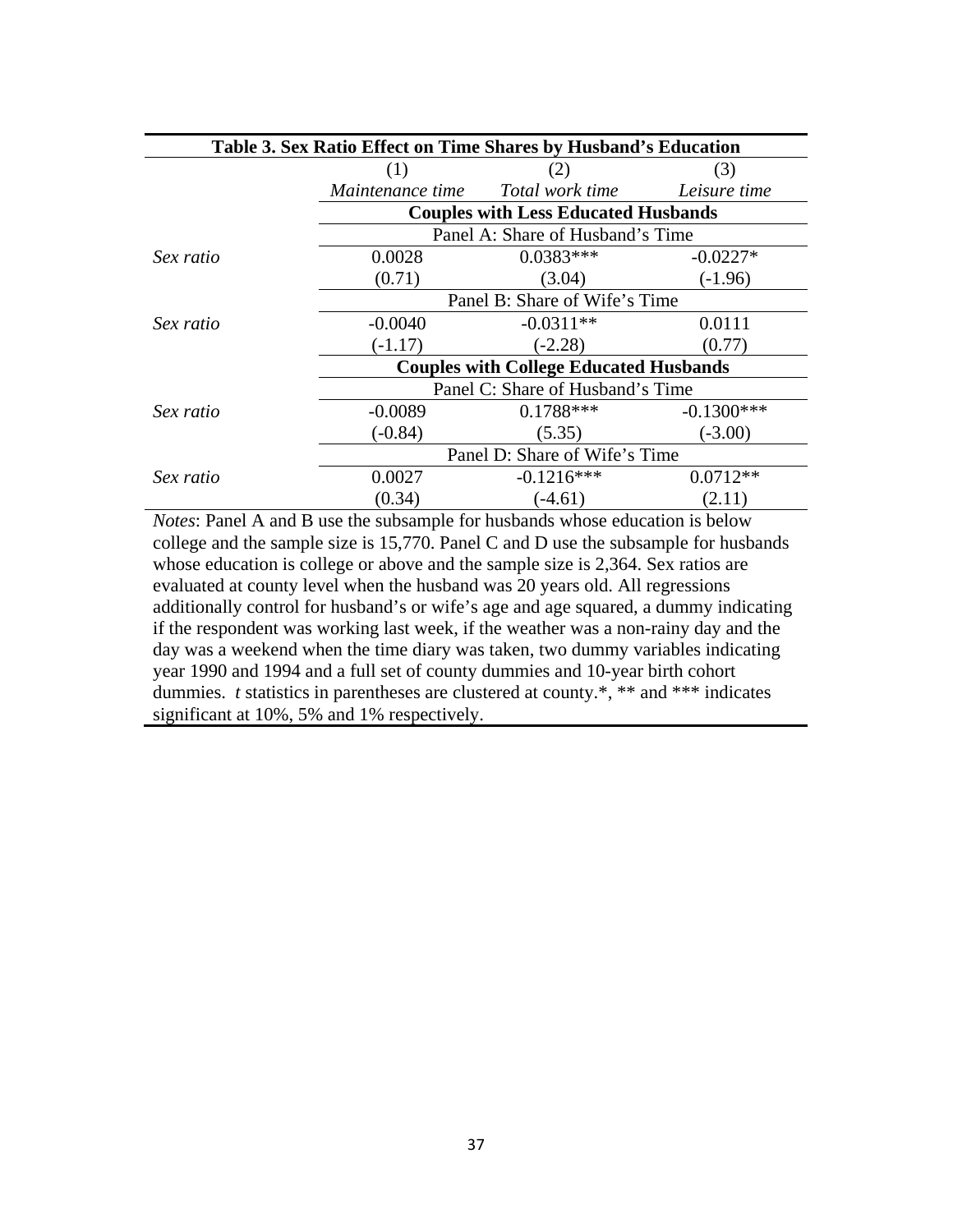| Table 4. OLS Estimates of Sex Ratio Effect on Spousal Age Gap |                  |            |
|---------------------------------------------------------------|------------------|------------|
|                                                               | $\left(1\right)$ | (2)        |
| Sex ratio                                                     | $3.764***$       | $3.677***$ |
|                                                               | (4.37)           | (4.08)     |
| Husband's education                                           |                  |            |
| Primary                                                       |                  | $-0.084$   |
|                                                               |                  | $(-0.40)$  |
| Junior                                                        |                  | $0.749***$ |
|                                                               |                  | (2.90)     |
| Senior                                                        |                  | $0.815***$ |
|                                                               |                  | (2.93)     |
| College                                                       |                  | $0.679**$  |
|                                                               |                  | (4.39)     |

*Notes*: The dependent variable is age difference between the husband and the wife. Sex ratios are evaluated at county level when the husband was 20 years old. The reference group for husband's education in column (2) is no education. *t* statistics in parentheses are clustered at county. Both regressions additionally control for husband's age, age squared, two dummy variables indicating year 1990 and 1994, a full set of county dummies and 10-year birth cohort dummies. \*, \*\* and \*\*\* indicates significant at 10%, 5% and 1% respectively.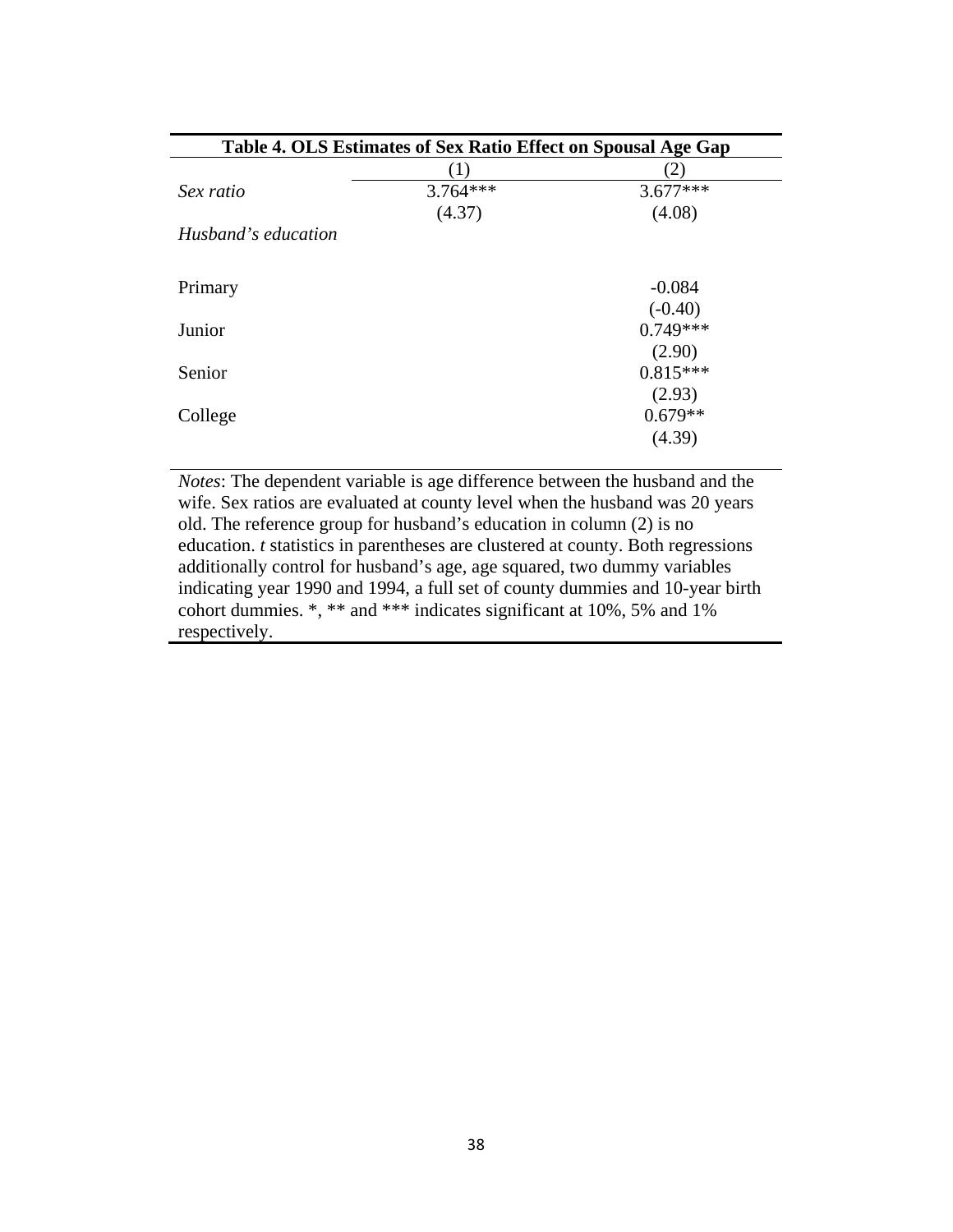| Table 5. Robustness Check Using Alternative County-Level Sex Ratios |                                  |                                  |              |
|---------------------------------------------------------------------|----------------------------------|----------------------------------|--------------|
|                                                                     | (1)                              | (2)                              | (3)          |
|                                                                     | Maintenance time                 | Total work time                  | Leisure time |
|                                                                     |                                  | Panel A: Share of Husband's Time |              |
| Asymmetric sex ratio                                                | $-0.0020$                        | $0.0607***$                      | $-0.0387***$ |
| $M:20-49/W:15-44$                                                   | $(-0.38)$                        | (4.72)                           | $(-3.19)$    |
|                                                                     | Panel B: Share of Wife's Time    |                                  |              |
| Asymmetric sex ratio                                                | $-0.0001$                        | $-0.0446***$                     | 0.0164       |
| $M:20-49/W:15-44$                                                   | $(-0.03)$                        | $(-3.61)$                        | (1.26)       |
|                                                                     | Panel C: Share of Husband's Time |                                  |              |
| Symmetric sex ratio                                                 | 0.0002                           | $0.0545***$                      | $-0.0330***$ |
| at age 23                                                           | (0.05)                           | (5.06)                           | $(-2.98)$    |
|                                                                     | Panel D: Share of Wife's Time    |                                  |              |
| Symmetric sex ratio                                                 | $-0.0031$                        | $-0.0245*$                       | 0.0019       |
| at age 23                                                           | $(-0.83)$                        | $(-1.81)$                        | (0.13)       |

*Notes*: Dependent variables are share of either husband's or wife's time to the sum of the couple's time in each time category. Sex ratios for Panels A and B are evaluated at county level when the husband was 20 years old. Sex ratios for Panels C and D are evaluated at county level when the husband was 23 years old. All regressions additionally control for husband's or wife's age and age squared, a dummy indicating if the respondent was working last week, if the weather was a non-rainy day and the day was a weekend when the time diary was taken, two dummy variables indicating year 1990 and 1994 and a full set of county dummies and 10-year birth cohort dummies. *t*  statistics in parentheses are clustered at county.\*, \*\* and \*\*\* indicates significant at 10%, 5% and 1% respectively.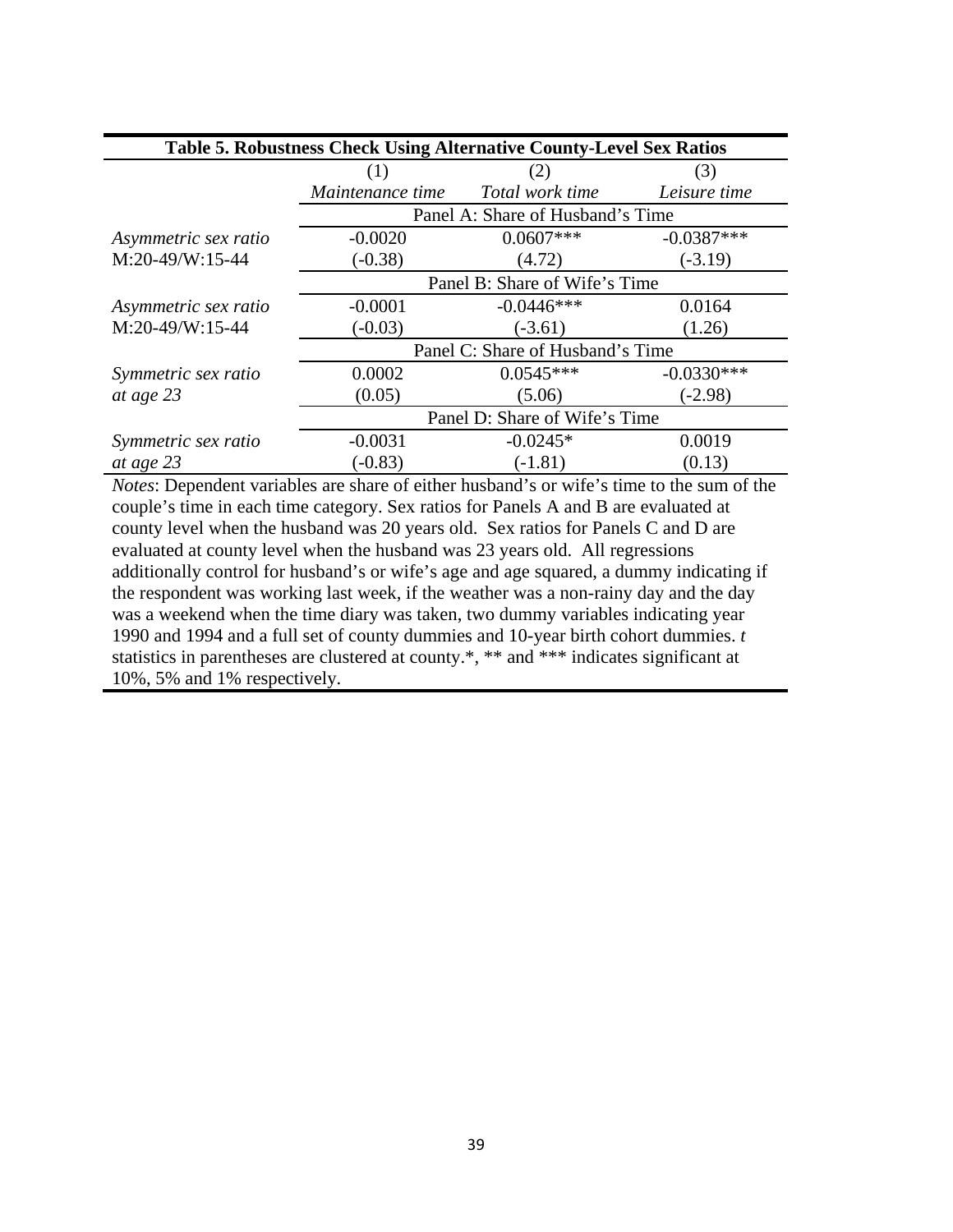| <b>Table 6. First Stage Estimation Results</b> |             |             |  |
|------------------------------------------------|-------------|-------------|--|
|                                                |             | (2)         |  |
|                                                | Husband     | Wife        |  |
| $log$ Mainland Chinese men $\times$ cohort     | $0.0082***$ | $0.0088***$ |  |
| 1940-1949                                      | (31.07)     | (33.95)     |  |
| <b>Observations</b>                            | 18,134      | 18,134      |  |

*Notes*: Dependent variable is sex ratio when the husband was 20 years old. All regressions additionally control for husband's or wife's age and age squared, a full set of husband's or wife's education dummies, a dummy indicating if the respondent was working last week, if the weather was a non-rainy day and the day was a weekend when the time diary was taken, two dummy variables indicating year 1990 and 1994, and a full set of county dummies and 10-year birth cohort dummies. *t* statistics in parentheses are clustered at county. \*, \*\* and \*\*\* indicates significant at 10%, 5% and 1% respectively. *Data source*: Numbers of Mainland Chinese men are acquired from the 1956 population census.